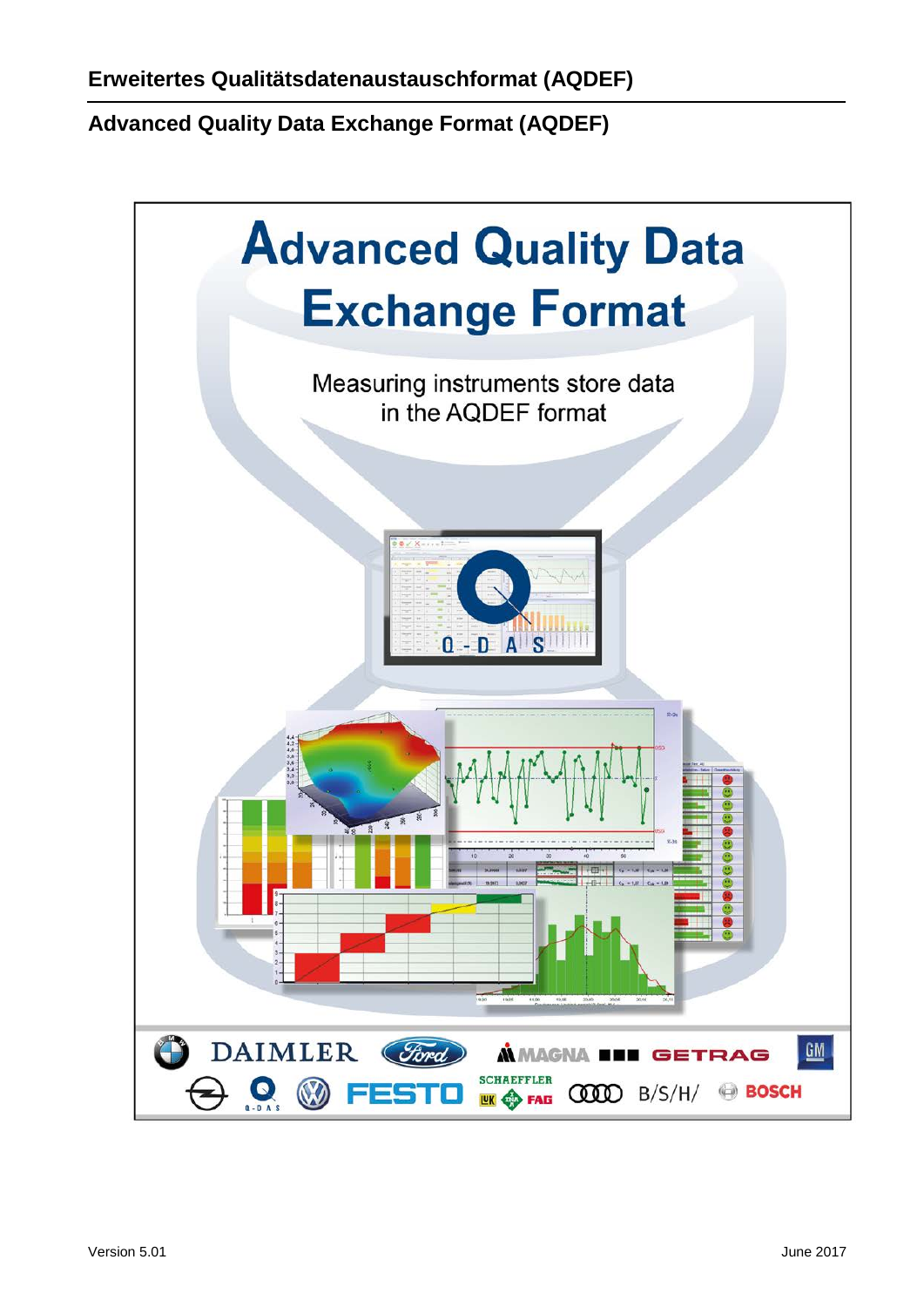This specification was developed by a work group. Members are the following companies and respective representatives.

<span id="page-1-0"></span>Mr. Bruno Winkler Mr. Philipp Tuts<br>Mr. Stephan Niemczyk Mr. Turhan Karimani Mr. Stephan Niemczyk

Mr. Michel Fürst

**Daimler AG Q-DAS GmbH**<br>
Mr. Andreas Bög **Mr. Thomas Gamb** 

**Ford Werke GmbH**<br>
Mr. Stephan Neumaier **Mr. Till Grübler** Mr. Stephan Neumaier

**General Motors Company 6 <br>
Mr. Ron Wood <b>Mr. Prontice Mr. Dirk Rueega** 

<span id="page-1-1"></span>**BSH Hausgeräte GmbH AUDI AG** Ms. Aslihan Kepez

**Schaeffler Technologies AG & Co. KG** FESTO AG & Co. KG<br>Mr. Christian Glanzner Ms. Julianne Westerm

**Opel Automobile GmbH**<br>
Mr. Bruno Winkler<br>
Mr. Philipp Tuts

**BMW Group MQS Consulting**

Mr. Thomas Gastgeb Mr. Michael Wagner

Mr. Dirk Rueegg

Ms. Julianne Westermann

*Head of work group* Mr. Stephan Niemczyk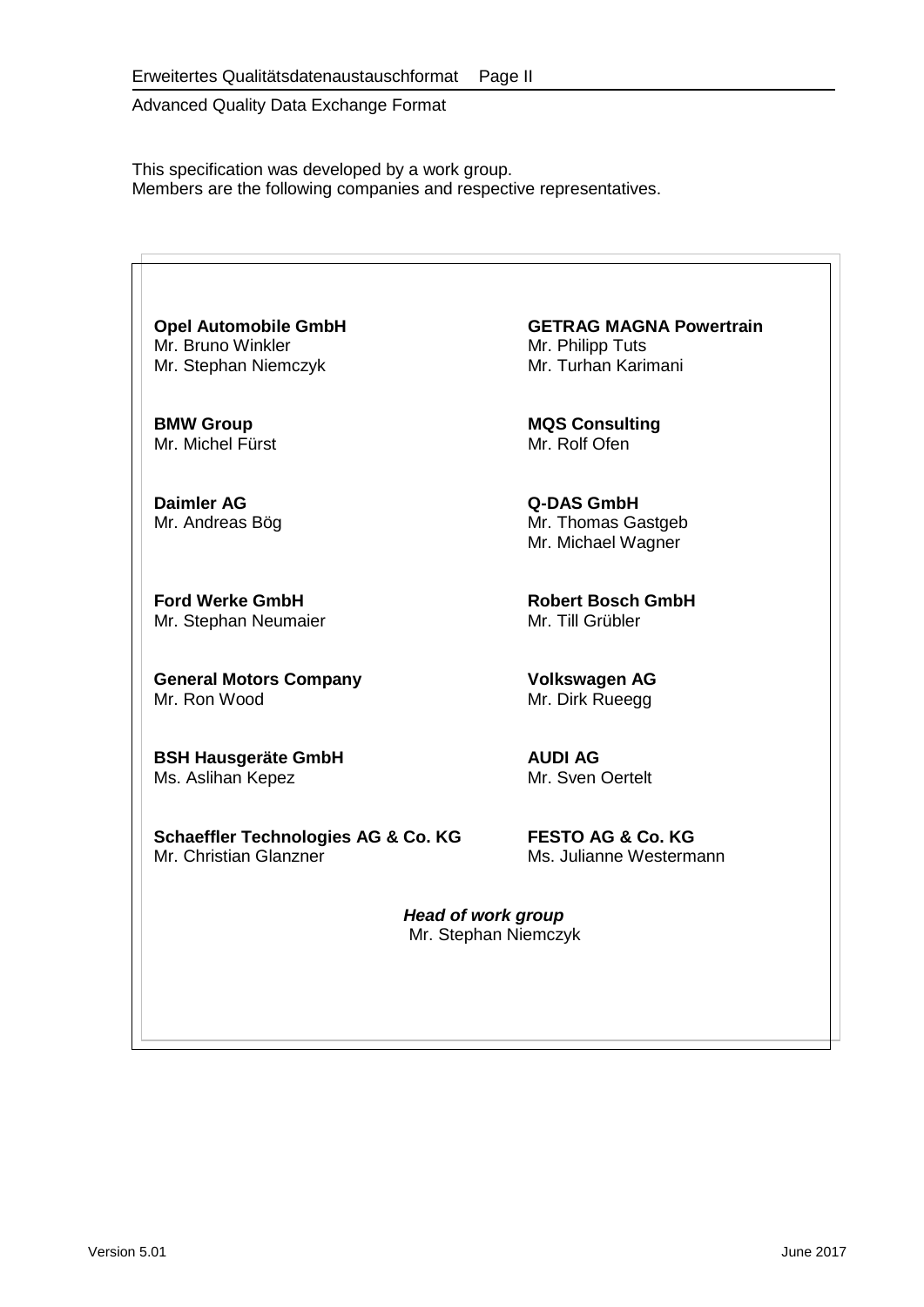#### **Disclaimer**

The specification on hand contains recommendations to be used freely by anybody. Whoever makes use of them must make provisions for the correct application in the actual case.

The specification considers the level of technology valid at the actual time of each issue. Nobody escapes the responsibility for his own action through application of the recommendations. Insofar, everybody acts at his own risk. Liability of the authors is excluded.

If you should come across inaccuracies or the possibility of an incorrect interpretation during application of the recommendations, please contact Q-DAS® (hotline@q-das.de).

#### **Copyright**

The specification document including all of its parts is not protected by copyright. This means that the document may be reproduced anytime in its original version.

The original version may be purchased through Q-DAS® [\(www.q](http://www.q-das.de/en/service/certification/advanced-quality-data-exchange-format-aqdef/)[das.de/en/service/certification/advanced-quality-data-exchange-format-aqdef/\)](http://www.q-das.de/en/service/certification/advanced-quality-data-exchange-format-aqdef/) by indicating the title of the document.

**If the document or text passages are changed independently, the changes must be marked explicitly in order to avoid confusion!**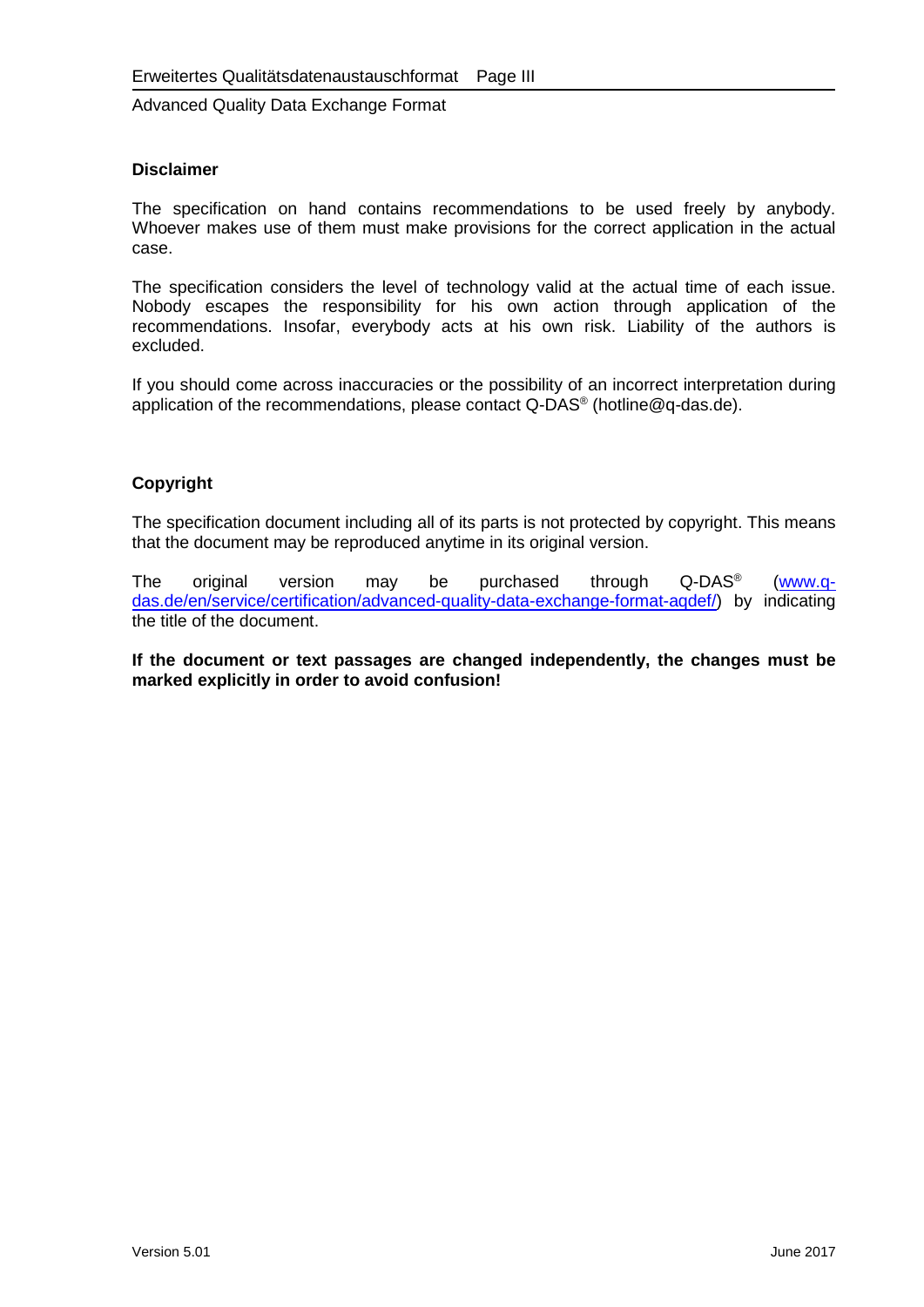# **Changes**

| No. | Page           | Version | Change                                                                                                                                                           | Date       | Name      |
|-----|----------------|---------|------------------------------------------------------------------------------------------------------------------------------------------------------------------|------------|-----------|
| 001 | $\mathbf{II}$  | 2.0     | Adjustment of the list of work group<br>members                                                                                                                  | 2008-04-02 | Q-DAS     |
| 002 | $3 - 9$        | 2.0     | Expansion of the K-Field-List<br>New K-Fields are marked with "New in<br>Version 2.0" in the column "Remarks"                                                    | 2008-04-02 | Q-DAS     |
| 003 | 3              | 2.01    | Field K0013 is not applicable in the<br>version 2.0.1                                                                                                            | 2008-11-28 | WG        |
| 004 | 5              | 2.01    | Fields K2030 and K2031 are not<br>applicable in version 2.0.1, in future use K-<br>Field range K5xxx for grouping                                                | 2008-11-28 | WG        |
| 005 | 9              | 2.01    | Write File Modes well-defined                                                                                                                                    | 2008-11-28 | WG        |
| 006 | 10             | 2.01    | Wording for catalogue integration in<br>Chapter 4.3 adapted to the requirement of<br>Chapter 4.6                                                                 | 2008-11-28 | WG        |
| 007 | $3 - 7$        | 2.01    | K-Field-list categorised                                                                                                                                         | 2008-11-28 | WG        |
| 008 | $\overline{7}$ | 2.01    | Explanations regarding the categories<br>added to the legend                                                                                                     | 2008-11-28 | WG        |
| 009 | $8 - 10$       | 2.01    | Case studies adapted to the categories                                                                                                                           | 2008-11-28 | WG        |
| 010 | Ш              | 3.0     | Modification of the list of participants                                                                                                                         | 2010-03-02 | WG        |
| 011 | $3 - 4$        | 3.0     | Expansion of the K-Field-List<br>New K-Fields are marked with "New in<br>Version 3.0" in the column "Remarks"                                                    | 2010-03-02 | WG        |
| 012 | 13             | 3.0     | Expansion of Chapter 4.9 regarding the<br>certification after category Q for the<br>requirement of test examples for initial<br>commissioning                    | 2010-03-02 | WG        |
| 013 | $\mathbf{  }$  | 3.01    | Modification of the list of participants                                                                                                                         | 2011-03-16 | WG        |
| 014 | $\overline{2}$ | 3.01    | "Q" changed to "R" for QRK                                                                                                                                       | 2011-03-16 | WG        |
| 015 | 3, 7           | 3.01    | "C" changed to "K" to mark fields bases on<br>the Q-DAS catalogue                                                                                                | 2011-03-16 | WG        |
| 016 | 14             | 3.01    | End user acceptance for category "Q"<br>certificates                                                                                                             | 2011-03-16 | WG        |
| 017 | 3              | 3.01    | K-Field K0100 must be generated from the<br>system automatically                                                                                                 | 2011-03-16 | WG        |
| 018 | all            | 3.01    | "Automotive Quality Data Exchange<br>Format" changed to "Advanced Quality<br>Data Exchange Format"                                                               | 2011-03-16 | WG        |
| 019 | 2, 8           | 3.02    | Added text: "including the estimators for<br>the variation" to the descriptions of the<br>reduced format for the K8xxx-Fields,<br>English translation re-worded. | 2012-09-11 | <b>WG</b> |
| 020 | 5, 7           | 3.02    | Added text: "must be generated from the<br>sys-tem automatically" for<br>K2004/K2008/K2009/K5001/K5002/K5101<br>/K5102/K5103/K5111/K5112/K5113                   | 2012-09-11 | WG        |
| 021 | $\overline{7}$ | 3.02    | K5101 removed                                                                                                                                                    | 2012-09-11 | <b>WG</b> |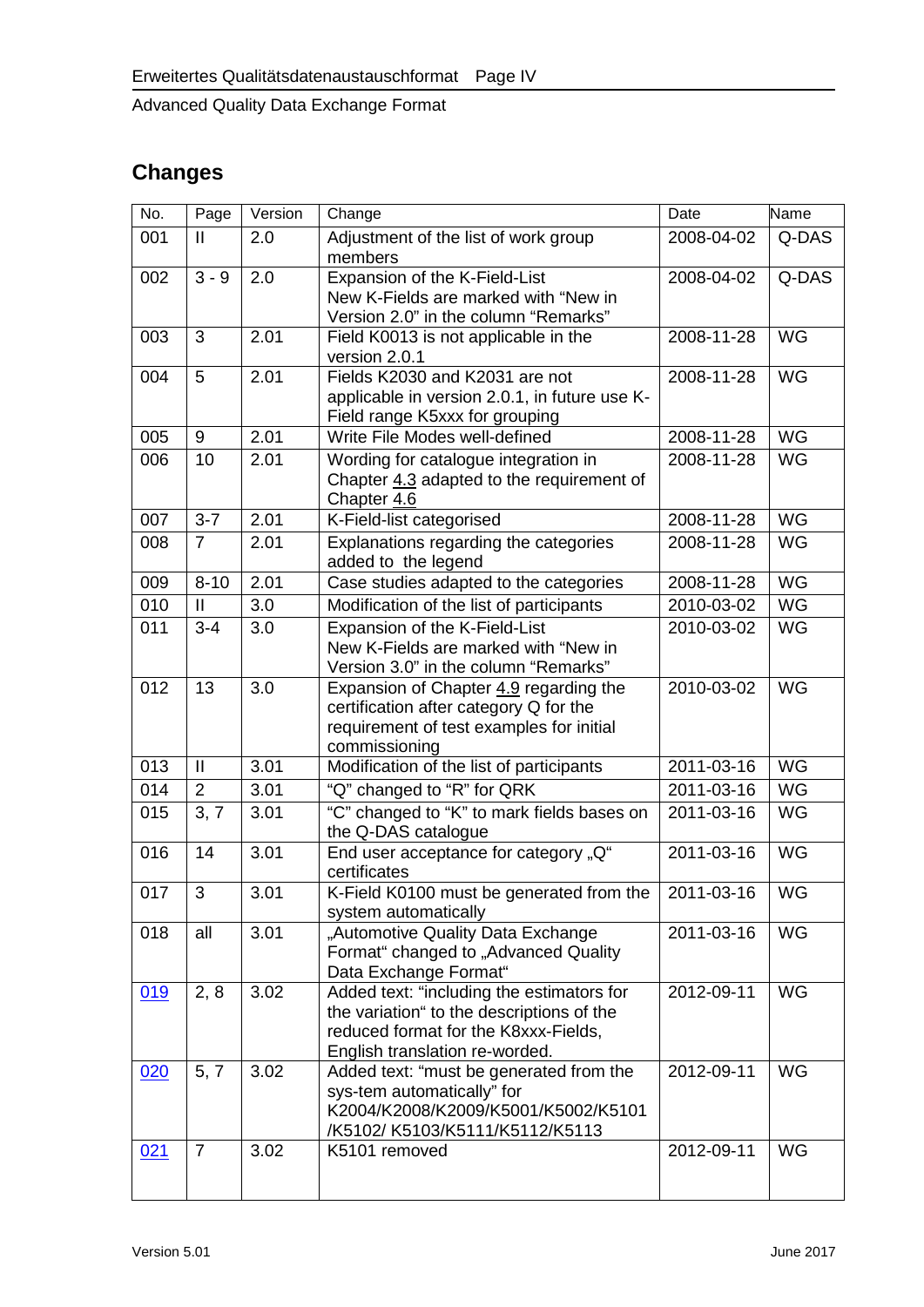| No. | Page           | Version | Change                                                                                                                                                                                         | Date       | Name      |
|-----|----------------|---------|------------------------------------------------------------------------------------------------------------------------------------------------------------------------------------------------|------------|-----------|
| 022 | 7              | 3.02    | K8xxx: R only for K8010 and K8110                                                                                                                                                              | 2012-09-11 | WG        |
| 023 | $\overline{4}$ | 3.02    | K2008: x added (controlling function)                                                                                                                                                          | 2012-09-11 | <b>WG</b> |
| 024 | $\overline{5}$ | 3.02    | K2101/K2110/K2111/K2112/K2113:<br>remark added that all 5 fields have to be<br>written, but a combination of only 3 may<br>be displayed to the user.                                           | 2012-09-11 | <b>WG</b> |
| 025 | 4              | 3.02    | K2006: fields content to be written reduced<br>to 0 and 1                                                                                                                                      | 2012-09-11 | <b>WG</b> |
| 026 | 5              | 3.02    | Added text: "must be generated from the<br>system automatically based on the<br>selected measurement system analysis<br>study, and the selected settings" For<br>K2202/K2205/K2220/K2221/K2222 | 2012-09-11 | <b>WG</b> |
| 027 | $3 - 6$        | 3.02    | OR-remarks removed for<br>K0010/K0053/K1053/K1081/K1082/K1085<br>/K1086/K1087/K1202/K1202/K1206/K230<br>1/K2302/K2303/K2311/K2312/K2401/K24<br>02                                              | 2012-09-11 | <b>WG</b> |
| 028 | 5              | 3.02    | Added text: "To be supported in case of a<br>measurement -system -analysis studies<br>only" for K<br>2202/K2205/K2220/K2221/K2222/K2211/<br>K2212/K2213                                        | 2012-09-11 | <b>WG</b> |
| 029 | 3              | 3.02    | K0005 and K0011: remark added as "more<br>than 1 entry can be written"                                                                                                                         | 2012-09-11 | <b>WG</b> |
| 030 | 3, 4           | 3.02    | 15 / 110 - remark removed for additional<br>data fields                                                                                                                                        | 2012-09-11 | WG        |
| 031 | 5, 7           | 3.02    | Status set to 1 for all K-fields with a "must<br>be generated from the system<br>automatically" remark (see changes 020<br>and 026)                                                            | 2012-09-11 | <b>WG</b> |
| 032 | $\overline{7}$ | 3.02    | Remark removed for K8501.                                                                                                                                                                      | 2013-01-23 | <b>WG</b> |
| 033 | 10             | 3.02    | GM Type 2, GM Type 3, Ford Type 4 and<br>Ford Type 5 removed.<br>Type 2 and 3 must be written with<br>reference measurements.                                                                  | 2013-01-23 | <b>WG</b> |
| 034 | 9, 10          | 3.02    | Changed Text in Chapter 3.1 and 3.2                                                                                                                                                            | 2013-01-23 | <b>WG</b> |
| 035 | Ħ              | 3.02    | Modification of the list of participants                                                                                                                                                       | 2013-01-23 | WG        |
| 036 | 3, 5           | 4.0     | Expansion of the K-Field-List<br>K0016/K0017/K0054/K0055/K0056/K0057<br>K0058/K0059/K0060/K0061/K0062/K0063<br>K2062/K2063/K2064/K2065/K2066/K2067<br>K2068                                    | 2013-09-24 | WG        |
| 037 | 8              | 4.0     | K8505 removed                                                                                                                                                                                  | 2013-09-24 | <b>WG</b> |
| 038 |                | 4.0     | Reduced number of MSA use cases                                                                                                                                                                | 2014-12-11 | WG        |
| 039 | 11             | 4.1     | Clear name for catalogue fields in chapter<br>4.10                                                                                                                                             |            |           |
| 040 | $\mathbf{II}$  | 4.1     | New contact person<br><b>BSH Hausgeräte GmbH, Getrag</b><br>Corporate Group                                                                                                                    | 2015-06-02 | <b>WG</b> |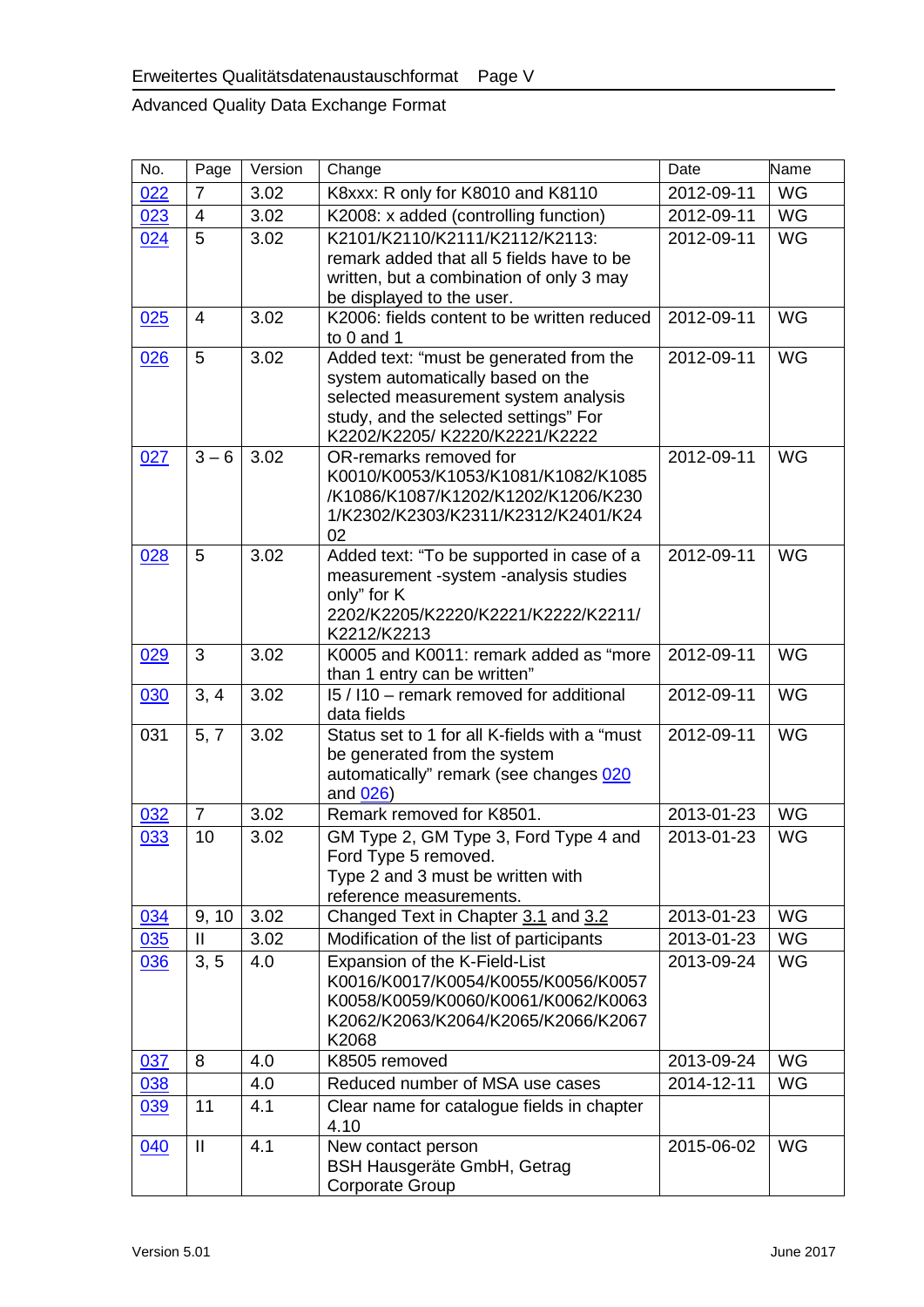| No. | Page           | Version | Change                                                                                                                                                                                                                                                                 | Date       | Name      |
|-----|----------------|---------|------------------------------------------------------------------------------------------------------------------------------------------------------------------------------------------------------------------------------------------------------------------------|------------|-----------|
| 041 | $\mathbf 1$    | 4.1     | Illustrated data model adapted / K5xxx<br>entry deleted                                                                                                                                                                                                                | 2015-06-02 | <b>WG</b> |
| 042 | $\overline{2}$ | 4.1     | Described key structure adapted / K5000 -<br>K5999 - "only if required" note added to<br>structure information                                                                                                                                                         | 2015-06-02 | WG        |
| 043 | 5              | 4.1     | Content of K2008's note field adapted /<br>"K5xxx (multivariate characteristics)"<br>replaced by "structure information"                                                                                                                                               | 2015-08-18 | WG        |
| 044 | 8              | 4.1     | K-fields 5001+5002 were replaced by<br>K2030 and K2031 under structure<br>information.<br>K-field 5113 deleted.                                                                                                                                                        | 2015-08-18 | WG        |
| 045 | 10             | 4.1     | Modified requirements for machine and<br>process qualification<br>attribute characteristics became<br>discrete characteristics (binary<br>characteristics/good - bad)<br>Error log sheet deleted<br>٠<br>Error log sheet is no longer a requirement<br>in chapter 3.1. | 2015-08-18 | <b>WG</b> |
| 046 | 11             | 4.1     | Support of the following types of analysis<br>is no longer needed (analyses were<br>deleted)<br>Linearity<br><b>Stability</b><br>$\bullet$<br>Attribute analyses                                                                                                       | 2015-08-18 | WG        |
| 047 | 13             | 4.1     | Axes are provided by default in case of<br>positional tolerances                                                                                                                                                                                                       | 2015-08-18 | WG        |
| 048 | 12             | 4.1     | Selection of catalogue/sub-catalogue on<br>the part level and system level                                                                                                                                                                                             | 2015-08-18 | WG        |
| 049 | 8              | 5.0     | The following K-fields were removed from<br>the AQDEF specification:<br>K8014/K8015/K8114/K8115/K8520/K8521<br>K8522/K8523/K8600/K8610/K8611/K8612<br>K8613                                                                                                            | 2017-03-06 | <b>WG</b> |
| 050 | $\mathbf{II}$  | 5.0     | List of participants and company logos<br>were adapted                                                                                                                                                                                                                 | 2017-03-06 | <b>WG</b> |
| 051 | 14             | 5.0     | The following aspects were added:<br>- Customer specifies the definition of a<br>characteristic<br>- AQDEF category is established<br>according to bilateral agreement                                                                                                 | 2017-03-06 | WG        |
| 052 | 13             | 5.0     | AQDEF categories $Q + X$ were deleted                                                                                                                                                                                                                                  | 2017-03-08 | WG        |
| 053 |                | 5.0     | Coding is now described                                                                                                                                                                                                                                                | 2017-03-08 | WG        |
| 054 |                | 5.01    | Spelling correction                                                                                                                                                                                                                                                    | 2017-04-20 | Q-DAS     |

Changes to be made to the document in the future will be published on the Q-DAS<sup>®</sup> website at [www.q-das.de/en/service/certification/certification/advanced-quality-data-exchange](http://www.q-das.de/en/service/certification/certification/automotive-quality-data-exchange-format-aqdef/)[format-aqdef/.](http://www.q-das.de/en/service/certification/certification/automotive-quality-data-exchange-format-aqdef/)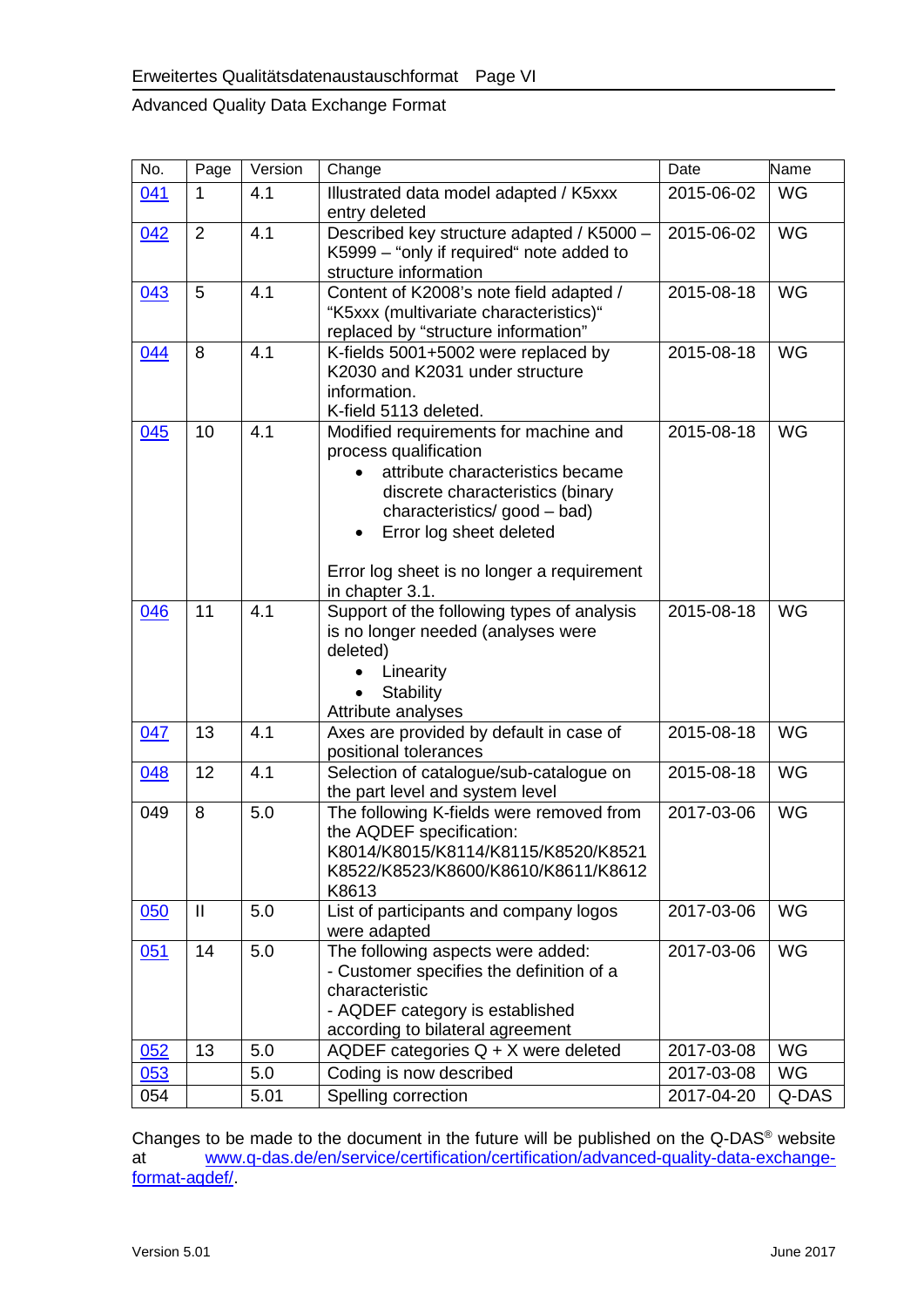#### <span id="page-6-0"></span>**Preface**

Online data recording is becoming more and more important. A major advantage is the accurate and reliable recording of data within a minimum of time. This creates the foundation for fast and concise evaluations based on data collected online, and enables validated decision taking.

These possibilities help create more transparency and improve the analysis of internal and external procedures and processes. Thus, online data transfer helps to improve process quality and efficiency as well as to increase customer satisfaction.

More and more diversified online applications are realised and implemented for internal as well as external networks, because of the great results possible. This opens up further possibilities like for example, the use of database systems with the known advantages. However, along with the growing possibilities, also the number of possibilities and variations for a multitude of solutions and the degree of complexity increases.

The existing procedure results in a large number of different company and plant specific individual solutions, which basically have a similar structure, like for example the SPC control of a production process or the acceptance of a facility.

For this reason, the measurement device manufacturers have to invest plenty of time and effort for customer specific adaptations, as well as during the specification and control phase at the customers and with regard to investment cost for implementation or license fees.

With the objective to find a satisfactory solution for all parties involved, a number of users of the software function "Data Interface" from the automotive production and supplier industry joined forces to create a standardised and coordinated specification. The objective was to include a group of users in this work group as big as possible, in order to get a representative cross-section through the scope and interpretation of the key fields and their application. The result is a standardised catalogue of the data fields important to every user. This scope is also the basis for a new, unified and comprehensive certification, which needs to be carried out only once for all the users.

Over the years, this data interface has increasingly spread also outside of the automotive industry and their suppliers. That is why in 2011 the data interface "Automotive Quality Data Exchange Format" has been renamed into "Advanced Quality Data Exchange Format" (AQDEF).

In order to display the existing varied structures and procedures of the individual companies, the possibility exists to enable the necessary K-fields or disable those not required over the total range of fields.

It was also emphasised that Q-DAS<sup>®</sup> products (qs-STAT<sup>®</sup>, solara.MP<sup>®</sup>, procella<sup>®</sup> etc.) could be used directly depending on the situation, e.g. for the acceptance of a measuring equipment, machines and production facilities, for process analysis or the assessment of different improvements and intended SPC control charting.

Target of the unification of the data interface is to improve the safety of the data transfer and to optimise the effort and cost for all involved parties.

We kindly ask you to play an active part in the continuous improvement process by sending suggestions to the committee for future development.

The committee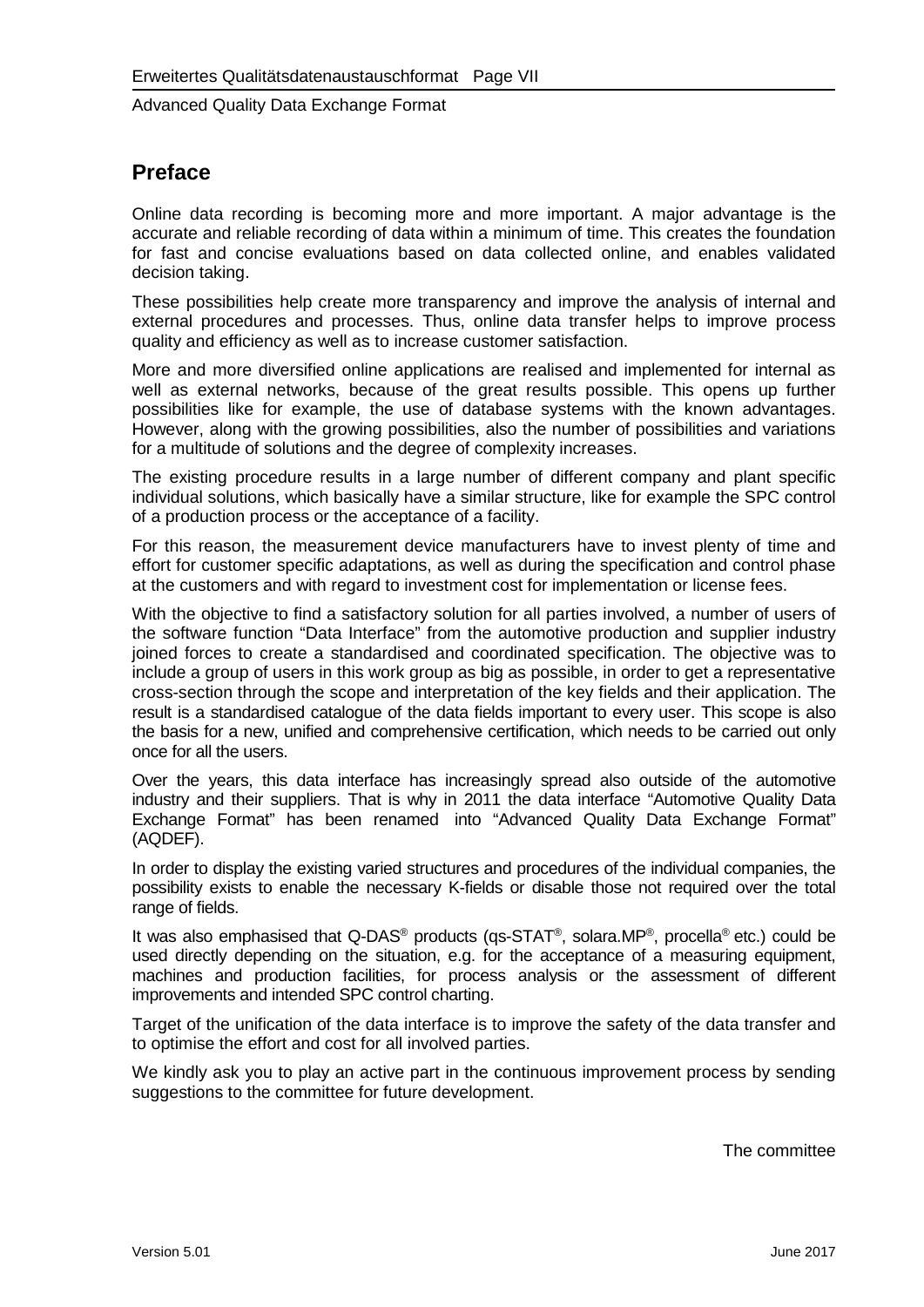### <span id="page-7-0"></span>**Table of contents**

|                         |       | Page |
|-------------------------|-------|------|
|                         |       |      |
|                         |       |      |
| 1                       |       |      |
|                         | 1.1   |      |
|                         | 1.1.1 |      |
| $\overline{2}$          |       |      |
| 3                       |       |      |
|                         | 3.1   |      |
|                         | 3.2   |      |
|                         | 3.3   |      |
|                         | 3.4   |      |
| $\overline{\mathbf{4}}$ |       |      |
|                         | 4.1   |      |
|                         | 4.2   |      |
|                         | 4.3   |      |
|                         | 4.4   |      |
|                         | 4.5   |      |
|                         | 4.6   |      |
|                         | 4.7   |      |
|                         | 4.8   |      |
|                         | 4.9   |      |
|                         | 4.10  |      |
|                         | 4.11  |      |
|                         |       |      |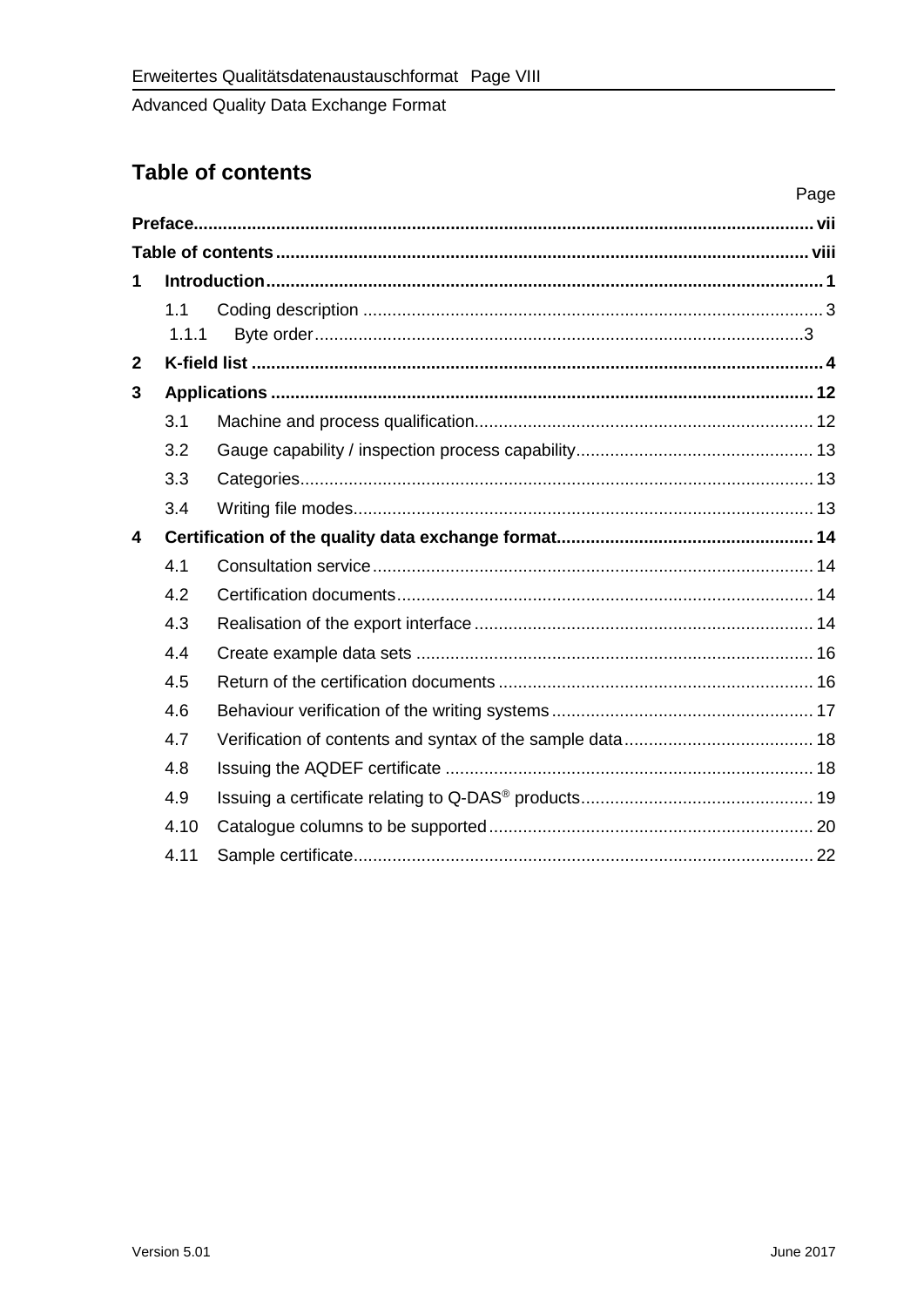## <span id="page-8-0"></span>**1 Introduction**

The quality data exchange format is distinguished by:

- simple, transparent structure (pure ASCII, variable)
- flexible
- space saving
- easily copied and compacted (all information may be saved in one file)
- easily transferred
- language independent because of allocation of an explicit key (Kxxxx) to a field

The basic data model has the following structure:



Kxxxx: Key for the characteristics definition of an element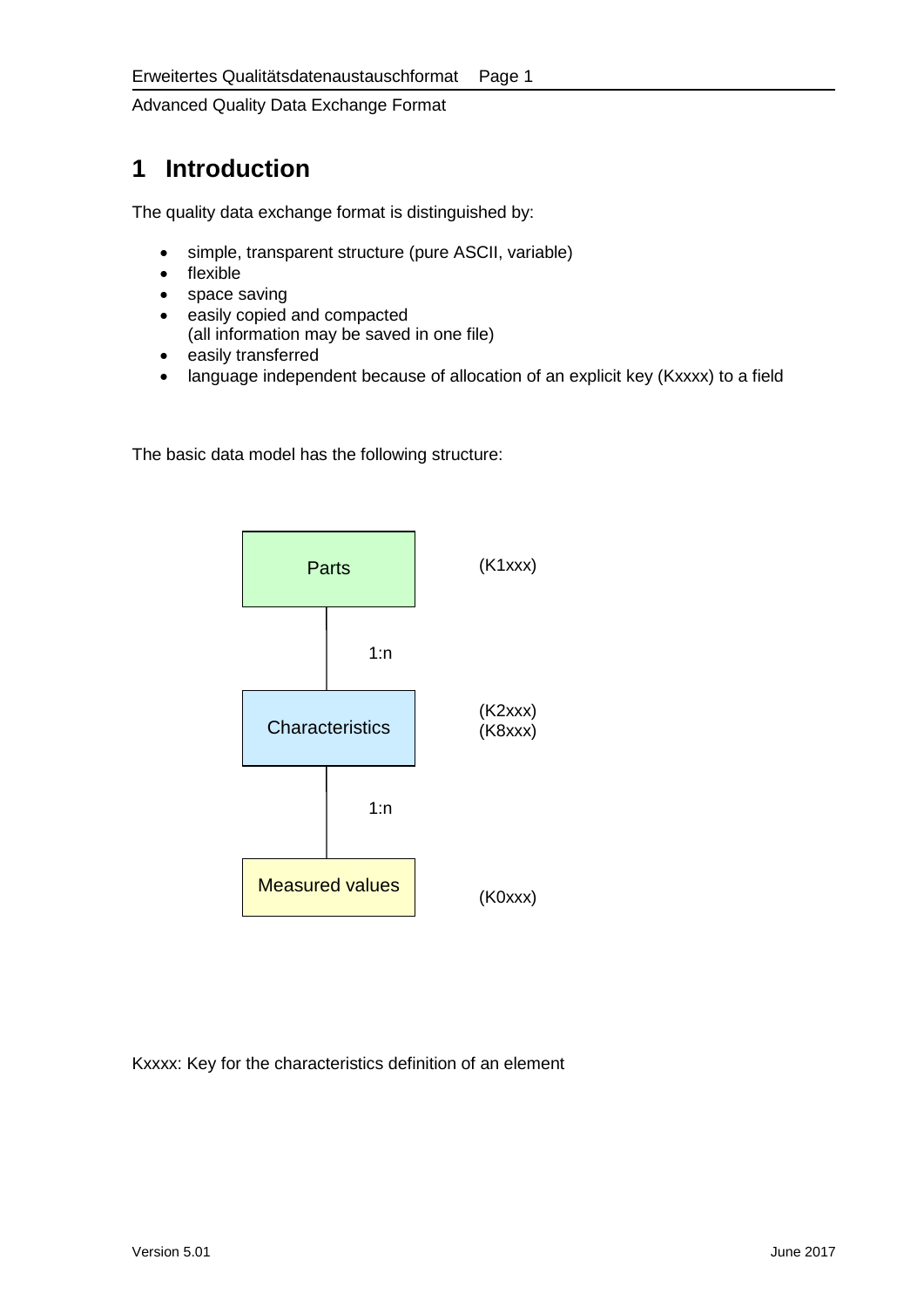The characteristics of the individual elements of the data model are described through the use of so-called key fields with the basic key structure as shown below:

| K0001             | $\cdots$ | K0999             | Description of value formats / measurement values |
|-------------------|----------|-------------------|---------------------------------------------------|
| K <sub>1000</sub> |          | K <sub>1999</sub> | Parts data                                        |
| K2000             |          | K <sub>2999</sub> | Characteristics data                              |
| K5000             |          | K5999             | Structure information (only if required)          |
| K8000             |          | K8999             | OCC.                                              |

<span id="page-9-1"></span>The list of supported keys is included in the K field list below (see chapter [2\)](#page-10-1). The respective fields are allocated to categories. Each category corresponds to a typical case study (see chapter [3\)](#page-19-3). This gives every gage manufacturer the possibility to choose the category for certification of his interface. He should make his choice according to the specifications of his customer.

In addition, a status 1 or 2 is allocated to every field. This means:

- 1. Field must exist
- 2. Field must exist, however the user has the option to deactivate it.

#### Note:

If fields do not have to be supported because of their allocation to category B, C, D, E, ..., this requirement will not apply.

The column "Misc." shows the following information:

- 1. Fields marked with an "x" are control-fields
- 2. Fields marked with an "o" have a defined field contents (see documentation "Q-DAS ASCII-Transfer Format")
- 3. In case of a catalogue field, the corresponding catalogue is specified under "Remarks" (designation "K").
- 4. Fields marked with "R" are for the evaluation of quality control charts for location and variation. Creating and filling in the information recorded in the fields is a timeconsuming task. This is why for fields marked with "R", you have the option to either fill these fields out completely according to the Q-DAS® ASCII Transfer format, or to allocate a limited field content only. If you choose the limited content, you must specify at least the quality control chart type for location chart and variation chart including the estimators for the variation. For the control and warning limits it is sufficient if the numerical values are recorded into the corresponding fields.

<span id="page-9-0"></span>A complete description of the technical structure as well as sample data sets are available for download at www.q-das.de/en/service/certification/certification/advanced-quality-dataat [www.q-das.de/en/service/certification/certification/advanced-quality-data](http://www.q-das.de/en/service/certification/certification/advanced-quality-data-exchange-format-aqdef/)[exchange-format-aqdef/.](http://www.q-das.de/en/service/certification/certification/advanced-quality-data-exchange-format-aqdef/)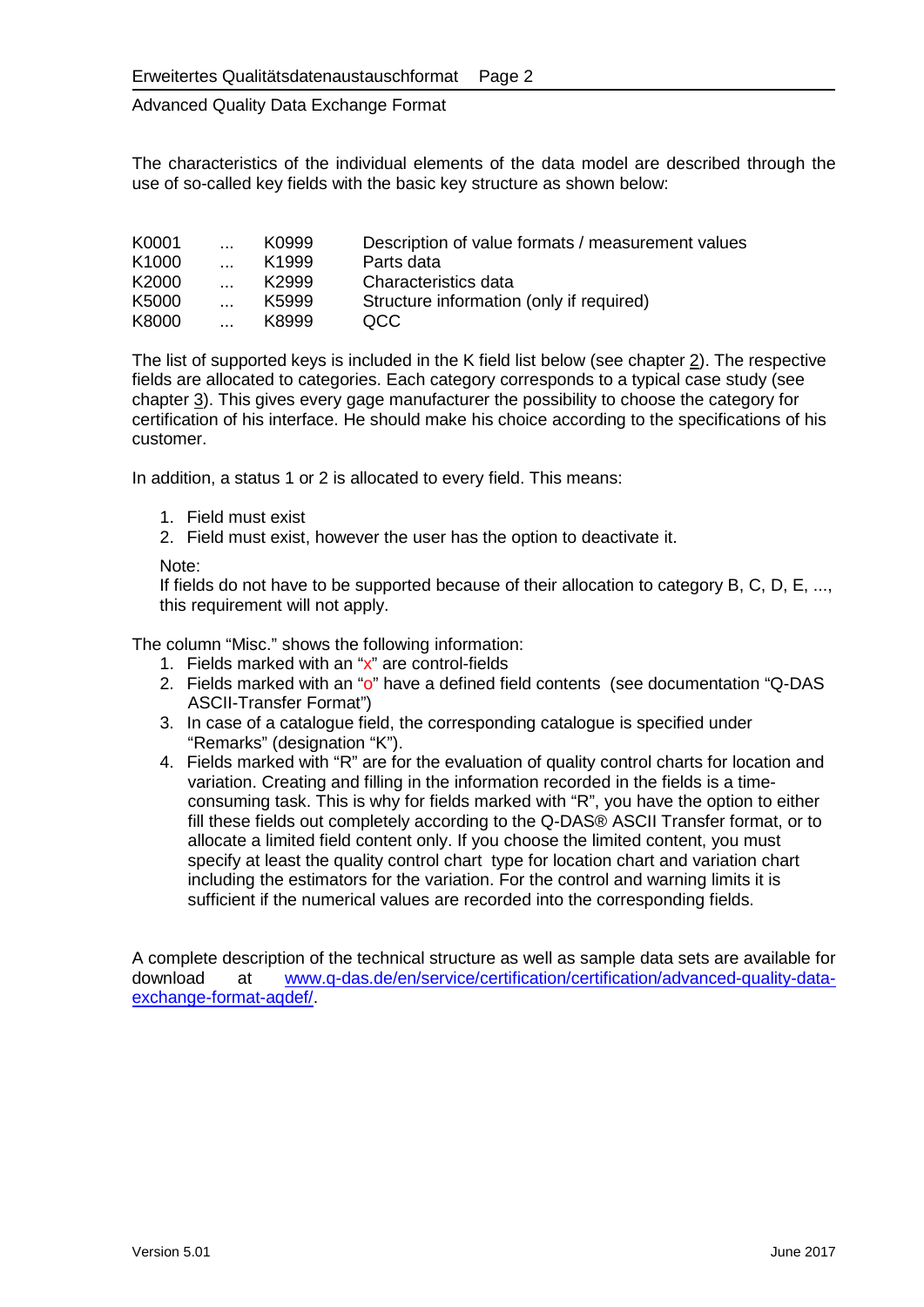## <span id="page-10-1"></span>**1.1 Coding description**

<span id="page-10-0"></span>The files generated by the writing system have to be provided in the ASCII / ANSI format.

In addition, the files generated by the writing system can also be available in the Unicode format.

When you use the Unicode format, the following coding must also be supported:

- UTF8
- Big-Endian UTF16
- Little-Endian UTF 16

#### <span id="page-10-2"></span>**1.1.1 Byte order**

Each file first needs the BOM (byte order mark) written as follows:

- 
- 
- 
- 

• ANSI no BOM required<br>• UTF8 EF BB BF (239 18 • UTF8 EF BB BF (239 187 191, 3 bytes)<br>• Big-Endian UTF16 FE FF (254 255, 2 bytes) • Big-Endian UTF16 FE FF (254 255, 2 bytes)<br>• Little-Endian UTF16 FF FE (255 254, 2 bytes) FF FE (255 254, 2 bytes)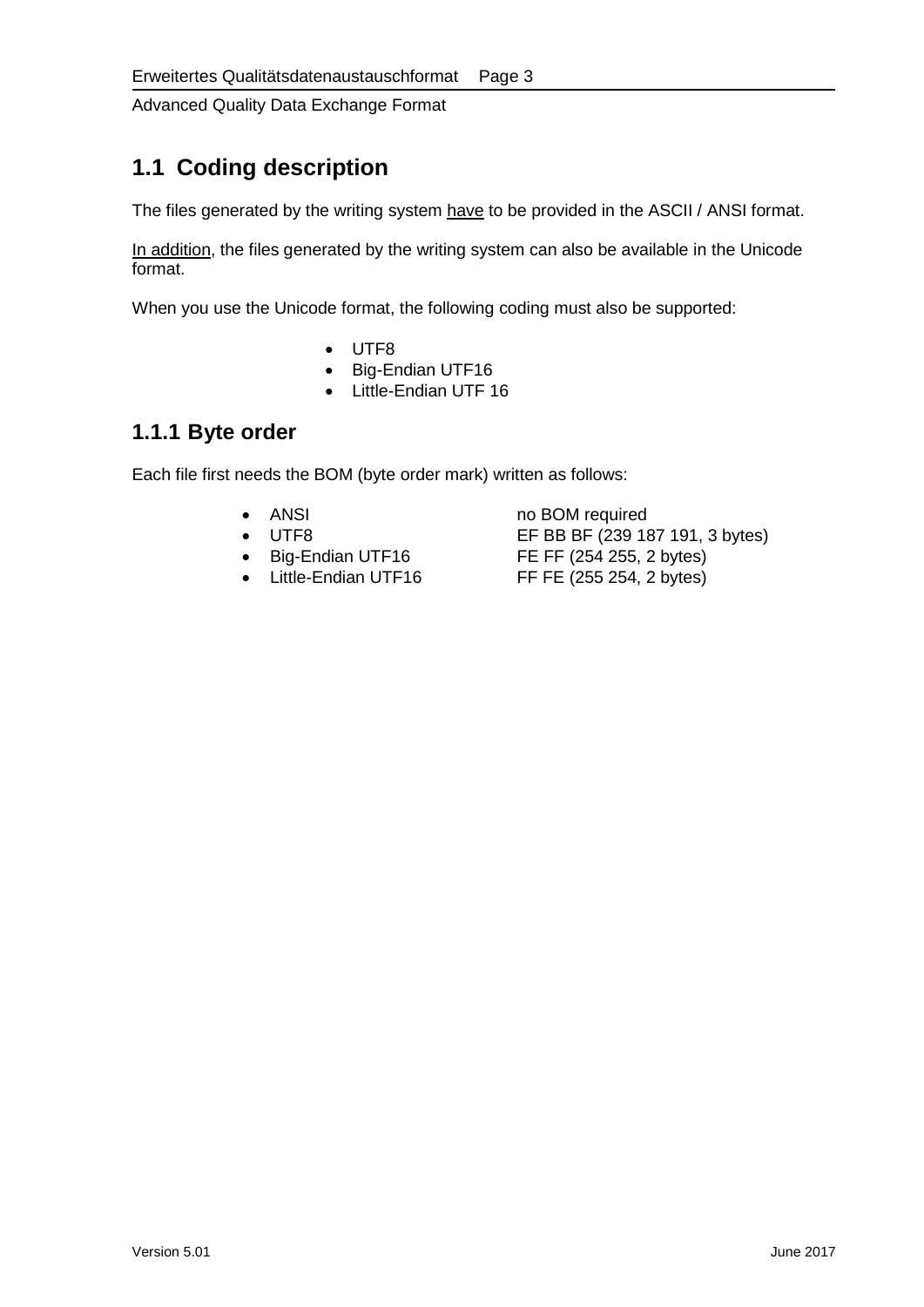# <span id="page-11-5"></span>**2 K-field list**

<span id="page-11-4"></span><span id="page-11-3"></span><span id="page-11-2"></span><span id="page-11-1"></span><span id="page-11-0"></span>

|       |            |                 |                                      |                         | $\bf{m}$                | Required for<br>$\circ$ | Certification after: | ш                       |                         |                |                                                         |
|-------|------------|-----------------|--------------------------------------|-------------------------|-------------------------|-------------------------|----------------------|-------------------------|-------------------------|----------------|---------------------------------------------------------|
| Key   | Field Type | max. Length     | <b>Field Name</b>                    | Category A              | Category                | Category <sup>(</sup>   | Category D           | Category                | Status                  | Misc.          | Remarks                                                 |
|       |            |                 | MEASUREMENT VALUES / ADDITIONAL DATA |                         |                         |                         |                      |                         |                         |                |                                                         |
| K0001 | F          | 22              | Measured value                       | X                       | X                       | $\mathsf X$             |                      |                         | 1                       |                |                                                         |
| K0002 | 15         | 5               | Attribute                            | X                       | X                       | X                       | X                    |                         | 1                       | x <sub>o</sub> | $0 =$ valid, 255 = empty data<br>i.e.<br>field etc.     |
| K0004 | D          | $\blacksquare$  | Date/Time                            | X                       | X                       | Χ                       | X                    |                         | 1                       |                |                                                         |
| K0005 | S          |                 | Event                                | X                       | X                       | X                       | X                    |                         | $\overline{2}$          | Κ              | Catalo see K2060<br>More than 1 entry can be written    |
| K0006 | A          | 14              | Batch number                         | X                       | X                       | X                       | X                    |                         | $\overline{2}$          |                |                                                         |
| K0007 | 110        | 10              | Cavity number                        | X                       | $\mathsf X$             | Χ                       | $\mathsf X$          |                         | $\overline{2}$          | Κ              |                                                         |
| K0008 | 110        | 10              | Operator name                        | X                       | X                       | $\mathsf X$             | X                    |                         | $\overline{2}$          | Κ              |                                                         |
| K0009 | A          | 255             | <b>Text</b>                          | X                       | X                       | $\sf X$                 | X                    |                         | $\overline{2}$          |                |                                                         |
| K0010 | 110        | 10              | Machine number                       | $\sf X$                 | $\mathsf X$             | $\mathsf X$             | X                    |                         | $\sqrt{2}$              | Κ              |                                                         |
| K0011 | S          |                 | Process parameter                    | X                       | X                       | X                       | X                    |                         | $\overline{2}$          | Κ              | catalogue see K2061<br>more than 1 entry can be written |
| K0012 | 110        | 10              | Gage number                          | X                       | X                       | Χ                       | X                    |                         | $\overline{2}$          | Κ              |                                                         |
| K0014 | Α          | 40              | Part ID                              | X                       | $\mathsf X$             | X                       | X                    |                         | $\boldsymbol{2}$        |                |                                                         |
| K0015 | 15         | 5               | Reason for test                      | X                       | $\mathsf X$             | Χ                       | X                    |                         | $\overline{2}$          | $\bullet$      |                                                         |
| K0016 | A          | 30              | Production number                    | X                       | X                       | X                       | X                    |                         | $\overline{2}$          |                | New in Version 4.0                                      |
| K0017 | Α          | 30              | Work piece fixture number            | X                       | X                       | X                       | X                    |                         | $\overline{2}$          |                | New in Version 4.0                                      |
| K0020 | 15         | 5               | Subgroup size                        | $\mathsf X$             |                         |                         | X                    |                         | $\mathbf{1}$            |                | with attribute tests only                               |
| K0021 | 15         | 5               | Number of errors                     | X                       |                         |                         | X                    |                         | 1                       |                | with attribute tests only                               |
| K0053 | A          | 20              | Order                                | X                       | X                       | X                       | X                    |                         | 2                       |                |                                                         |
| K0054 | Α          | 30              | K0054                                | X                       | X                       | X                       | X                    |                         | $\overline{2}$          |                | New in Version 4.0                                      |
| K0055 | Α          | 30              | K0055                                | X                       | X                       | Χ                       | Χ                    |                         | $\overline{\mathbf{c}}$ |                | New in Version 4.0                                      |
| K0056 | Α          | 30              | K0056                                | $\mathsf X$             | $\mathsf X$             | $\mathsf X$             | $\mathsf X$          |                         | $\sqrt{2}$              |                | New in Version 4.0                                      |
| K0057 | Α          | 30              | K0057                                | X                       | X                       | X                       | X                    |                         | $\overline{2}$          |                | New in Version 4.0                                      |
| K0058 | A          | 30              | K0058                                | X                       | X                       | X                       | X                    |                         | $\overline{2}$          |                | New in Version 4.0                                      |
| K0059 | Α          | 30              | K0059                                | X                       | X                       | X                       | X                    |                         | 2                       |                | New in Version 4.0                                      |
| K0060 | A          | 30              | K0060                                | Χ                       | Χ                       | X                       | X                    |                         | $\overline{2}$          |                | New in Version 4.0                                      |
| K0061 | 110        | 10 <sup>1</sup> | K0061                                | X                       | X                       | X                       | X                    |                         | $\overline{2}$          | Κ              | New in Version 4.0                                      |
| K0062 | 110        | 10              | K0062                                | X                       | X                       | X                       | X                    |                         | $\overline{2}$          | Κ              | New in Version 4.0                                      |
| K0063 | 110        | 10              | K0063                                | X                       | X                       | X                       | X                    |                         | $\overline{2}$          | K              | New in Version 4.0                                      |
|       |            |                 |                                      | <b>CONTROL DATA</b>     |                         |                         |                      |                         |                         |                |                                                         |
| K0100 | 15         | 5 <sup>1</sup>  | Total no. of characteristics in file | X                       | X                       | X                       | X                    | X                       | $\mathbf{1}$            | $\mathbf x$    | must be generated from the<br>system automatically      |
|       |            |                 |                                      | <b>PARTS DATA</b>       |                         |                         |                      |                         |                         |                |                                                         |
| K1001 | A          | 30              | Part number                          | X                       | $\mathsf X$             | Х                       | X                    | X                       | 1                       |                |                                                         |
| K1002 | A          | 80              | Part description                     | $\overline{\mathsf{x}}$ | $\overline{\mathsf{X}}$ | $\overline{X}$          | X                    | $\overline{\mathsf{x}}$ | 1                       |                |                                                         |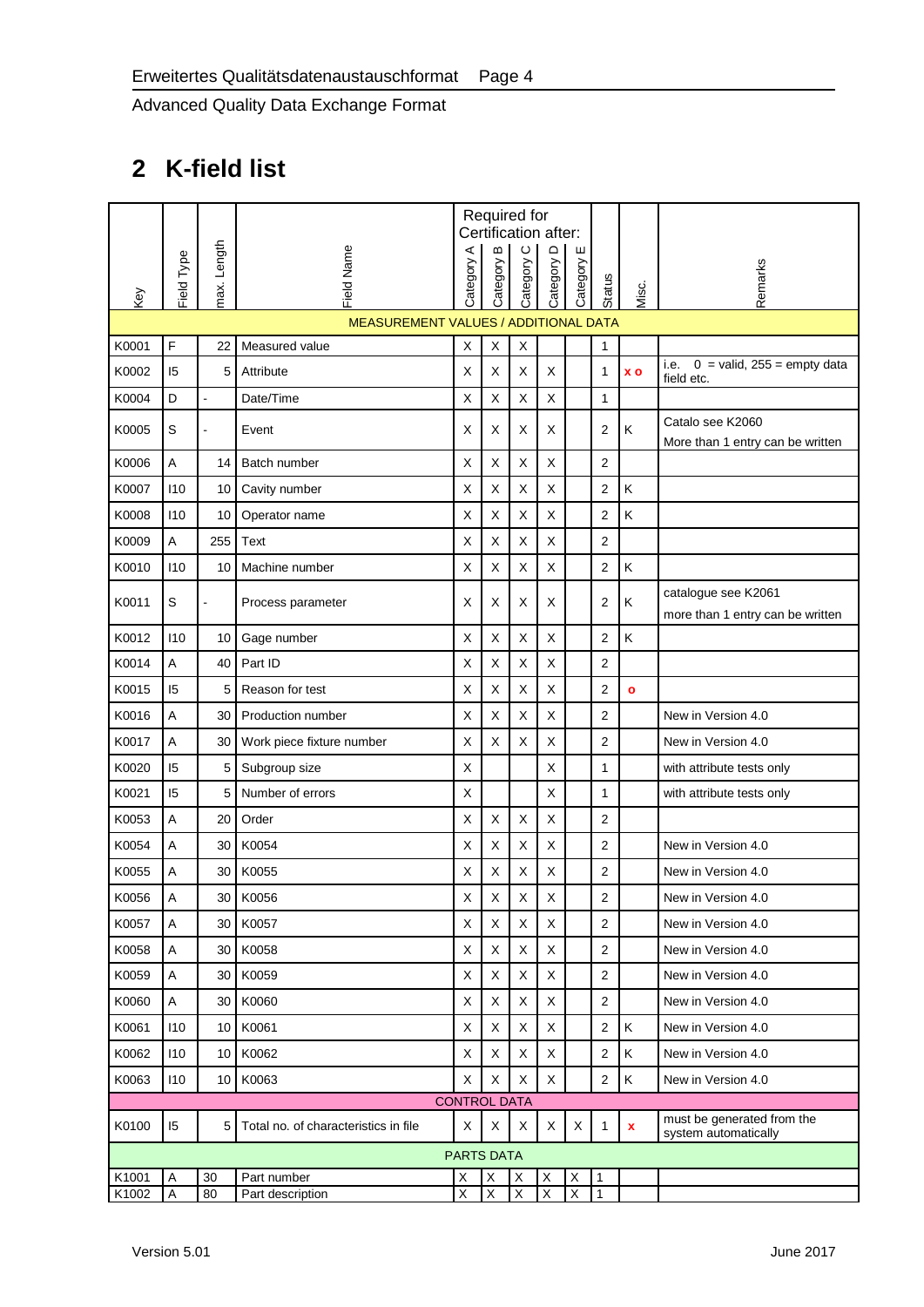|       |              |             |                                  |            | Б              | Required for<br>Certification after:<br>$\circ$ |                         | ш              |                         |       |                                    |
|-------|--------------|-------------|----------------------------------|------------|----------------|-------------------------------------------------|-------------------------|----------------|-------------------------|-------|------------------------------------|
| Key   | Field Type   | max. Length | <b>Field Name</b>                | Category A | Category       | Category                                        | Category D              | Category       | Status                  | Misc. | Remarks                            |
| K1003 | Α            | 20          | Part abbreviation                | X          | $\mathsf X$    | $\mathsf X$                                     | X                       | $\mathsf X$    | $\mathbf 2$             |       |                                    |
| K1004 | Α            | 20          | Part Amendment status            | X          | $\mathsf X$    | $\mathsf X$                                     | $\overline{\mathsf{x}}$ | $\mathsf X$    | $\mathbf{1}$            |       |                                    |
| K1005 | A            | 40          | Product                          | Χ          | X              | X                                               | X                       | Χ              | $\mathbf 2$             |       |                                    |
| K1007 | Α            | 20          | Part number-<br>Abbreviation     | X          | X              | X                                               | X                       | Х              | $\overline{2}$          |       | New in Version 2.0                 |
| K1008 | Α            | 20          | Part type                        | Χ          | $\overline{X}$ | $\overline{\mathsf{x}}$                         | Χ                       | $\overline{X}$ | $\overline{2}$          |       | New in Version 3.0                 |
| K1009 | Α            | 20          | Part code                        | Χ          | $\sf X$        | $\mathsf{x}$                                    | X                       | $\mathsf{X}$   | $\overline{c}$          |       | New in Version 3.0                 |
| K1011 | Α            | 20          | Variant                          | X          | X              | $\mathsf X$                                     | Χ                       | X              | $\overline{\mathbf{c}}$ |       | New in Version 3.0                 |
| K1022 | Α            | 80          | Manufacturer name                | Χ          | Χ              | X                                               | Χ                       | X              | $\mathbf 2$             |       |                                    |
| K1041 | Α            | 30          | Drawing number                   | X          | $\mathsf X$    | $\mathsf{X}$                                    | Χ                       | Χ              | $\mathbf 2$             |       |                                    |
| K1042 | Α            | 20          | <b>Drawing Amendment</b>         | Х          | X              | X                                               | X                       | X              | $\overline{2}$          |       |                                    |
| K1053 | Α            | 40          | Contract                         | X          | $\pmb{\times}$ | X                                               | X                       | $\mathsf X$    | $\overline{2}$          |       |                                    |
| K1072 | A            | 40          | <b>Supplier Description</b>      | X          | X              | X                                               | X                       | X              | $\overline{2}$          |       | New in Version 2.0                 |
| K1081 | Α            | 24          | <b>Machine Number</b>            | X          | X              | X                                               | $\mathsf X$             | $\sf X$        | $\overline{2}$          |       |                                    |
| K1082 | Α            | 40          | <b>Machine Description</b>       | X          | Χ              | X                                               | X                       | X              | $\overline{\mathbf{c}}$ |       |                                    |
| K1083 | $\mathsf{I}$ | 10          | <b>Machine Number</b>            | Х          | Х              | Х                                               | X                       | Х              | 2                       |       | Catalo field<br>New in Version 2.0 |
| K1085 | A            | 40          | Machine Location                 | X          | X              | $\sf X$                                         | X                       | X              | $\overline{2}$          |       |                                    |
| K1086 | A            | 40          | Work Cycle / Operation           | X          | $\pmb{\times}$ | $\sf X$                                         | $\mathsf X$             | $\mathsf X$    | 2                       |       |                                    |
| K1087 | Α            | 40          | Work Cycle Description           | X          | X              | X                                               | X                       | $\sf X$        | $\overline{2}$          |       |                                    |
| K1100 | A            | 40          | <b>Plant Sector</b>              | X          | X              | X                                               | X                       | X              | $\overline{2}$          |       |                                    |
| K1101 | Α            | 40          | Department                       | X          | X              | X                                               | X                       | X              | $\overline{2}$          |       |                                    |
| K1102 | Α            | 40          | Workshop                         | X          | $\pmb{\times}$ | X                                               | X                       | X              | 2                       |       | New in Version 2.0                 |
| K1103 | A            | 40          | Cost centre                      | X          | Χ              | $\sf X$                                         | $\mathsf X$             | $\mathsf X$    | $\overline{\mathbf{c}}$ |       |                                    |
| K1110 | Α            | 20          | Order number                     | X          | X              | X                                               | $\sf X$                 | $\sf X$        | $\overline{2}$          |       | New in Version 2.0                 |
| K1201 | Α            | 24          | <b>Test Facility Number</b>      | х          | Χ              | X                                               | X                       | X              | 2                       |       |                                    |
| K1202 | Α            | 40          | <b>Test Facility Description</b> | X          | Χ              | X                                               | X                       | X              | $\overline{2}$          |       |                                    |
| K1203 | A            | 80          | Reason for Test                  | X          | Χ              | X                                               | X                       | X              | $\overline{2}$          |       |                                    |
| K1206 | Α            | 40          | <b>Test Location</b>             | X          | $\pmb{\times}$ | X                                               | X                       | Χ              | $\overline{2}$          |       |                                    |
| K1209 | A            | 20          | Inspection type                  | X          | $\mathsf X$    | X                                               | X                       | $\mathsf X$    | 2                       |       | see K0015                          |
| K1230 | A            | 40          | Gage room                        | X          | $\pmb{\times}$ | X                                               | $\mathsf X$             | $\mathsf X$    | $\mathbf 2$             |       | New in Version 3.0                 |
| K1231 | A            | 20          | Measuring program number         | X          | $\pmb{\times}$ | X                                               | X                       | X              | $\overline{2}$          |       |                                    |
| K1232 | A            | 20          | Measuring program version        | X          | $\mathsf X$    | $\mathsf X$                                     | $\mathsf X$             | $\mathsf X$    | $\overline{2}$          |       |                                    |
| K1303 | A            | 40          | plant                            | X          | $\mathsf X$    | X                                               | X                       | $\mathsf X$    | $\overline{c}$          |       | see K1100                          |
| K1343 | Α            | 20          | Test Plan Development Date       | X          | Χ              | X                                               | X                       | $\mathsf X$    | $\mathbf 2$             |       |                                    |
| K1344 | A            | 40          | <b>Test Plan Developer</b>       | X          | $\mathsf{X}$   | $\sf X$                                         | X                       | $\sf X$        | $\overline{2}$          |       |                                    |
| K1802 | A            | 255         | user field content 1             | X          | $\mathsf X$    | X                                               | $\mathsf X$             | X              | 2                       |       | no selection field!                |
| K1900 | A            | 255         | Remark                           | X          | X              | X                                               | $\mathsf X$             | X              | $\mathbf{1}$            |       |                                    |
|       |              |             |                                  |            |                |                                                 |                         |                |                         |       |                                    |
|       | Version 5.01 |             |                                  |            |                |                                                 |                         |                |                         |       | June 2017                          |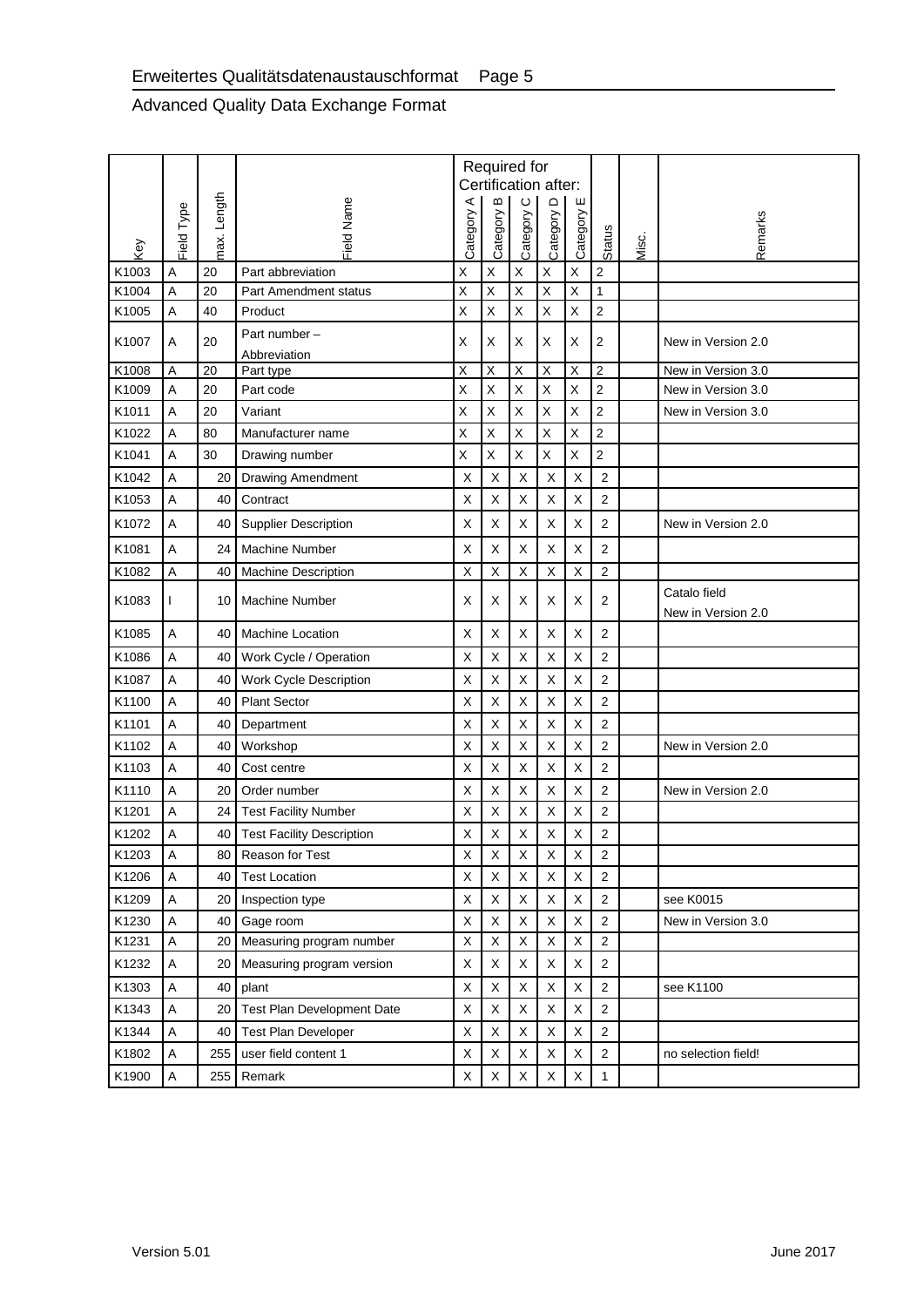|       | <b>Field Type</b>         | Length | Field Name                         | ⋖<br>Category | Required for<br>$\bf{m}$<br>Category | $\circ$<br>Category | Certification after:<br>Category D | ш<br>Category |                |                    | Remarks                                                                                                                                 |
|-------|---------------------------|--------|------------------------------------|---------------|--------------------------------------|---------------------|------------------------------------|---------------|----------------|--------------------|-----------------------------------------------------------------------------------------------------------------------------------------|
| Key   |                           | max.   |                                    |               |                                      |                     |                                    |               | Status         | Misc.              |                                                                                                                                         |
|       |                           |        | <b>CHARACTERISTICS DATA</b>        |               |                                      |                     |                                    |               |                |                    |                                                                                                                                         |
| K2001 | A                         | 20     | <b>Characteristic Number</b>       | х             | X                                    | X                   | X                                  | X             | 1              |                    |                                                                                                                                         |
| K2002 | A                         | 80     | Characteristic Description         | х             | X                                    | X                   | Х                                  | Х             | 1              |                    |                                                                                                                                         |
| K2003 | Α                         | 20     | <b>Characteristic Abbreviation</b> | X             | X                                    | X                   | X                                  | X             | 2              |                    |                                                                                                                                         |
| K2004 | 15                        | 5      | Characteristic Type                | х             | Х                                    | Х                   | Х                                  | Х             | 1              | XO                 | must be generated from the<br>system automatically<br>i.e. variable, attribute, ELS etc.                                                |
| K2005 | 15                        | 5      | <b>Characteristics Class</b>       | х             | X                                    | X                   | X                                  | X             | 1              | <b>XO</b>          | classes: 0, 1, 2, 3, 4                                                                                                                  |
| K2006 | 15                        | 5      | Control Item                       | х             | Х                                    | Х                   | Х                                  | х             | 1              | $\bullet$          | Reduced list:<br>$0 = No$ ; $1 = Yes$                                                                                                   |
| K2007 | 15                        | 5      | Control Type                       | X             | X                                    | X                   | X                                  | X             | 2              | $\bullet$          |                                                                                                                                         |
| K2008 | 15                        | 5      | Group type                         | х             | Х                                    |                     | X                                  | Х             | 1              | XO                 | see also K5xxx (multivariate<br>characteristics)<br>must be generated from the<br>system automatically                                  |
| K2009 | 15                        | 5      | Measured quantity                  | X             | Х                                    | X                   | Х                                  | х             | 1              | XO                 | criterion for characteristic type<br>(i.e. length, shape, location etc.)<br>must be generated from the<br>system automatically          |
| K2015 | 13                        | 3      | Tool wear type (Trend)             | X             | X                                    | X                   | X                                  | X             | $\overline{2}$ | $\boldsymbol{x}$ o | no trend, upwards, downwards                                                                                                            |
| K2016 | I                         | 3      | 100% Measurement                   | х             | X                                    | X                   | Χ                                  | Х             | 2              | <b>XO</b>          | 0=no, 1=yes, New in Version 2.0                                                                                                         |
| K2022 | 15                        | 5      | <b>Decimal Places</b>              | х             | X                                    | X                   | X                                  | X             | 1              |                    |                                                                                                                                         |
| K2043 | Α                         | 40     | <b>Measuring Device Name</b>       | X             | X                                    | X                   | X                                  | Χ             | $\overline{2}$ |                    | New in Version 2.0                                                                                                                      |
| K2060 | 15                        | 5      | <b>Events Catalo</b>               | х             | Х                                    | X                   | X                                  | Х             | 2              |                    | required with the use of K0005<br>Syntax with /0 possible, selection<br>on "part level/system level"<br>available                       |
|       |                           |        | <b>Process Parameter</b>           |               |                                      |                     |                                    |               |                |                    | required with the use of K0011                                                                                                          |
| K2061 | 15                        | 5      | Catalo                             | х             | Х                                    | Х                   | х                                  | х             | 2              |                    | Syntax with /0 possible, selection<br>on "part level/system level"<br>available                                                         |
| K2062 | 15                        | 5      | Cavity catalogue                   | Х             | Χ                                    | X                   | X                                  | X             | $\overline{2}$ |                    | required with the use of K0007<br>New in Version 4.0<br>Syntax with /0 possible, selection<br>on "part level/system level"<br>available |
| K2063 | 15                        | 5      | Machine catalogue                  | Х             | Х                                    | X                   | X                                  | Х             | 2              |                    | required with the use of K0010<br>New in Version 4.0<br>Syntax with /0 possible, selection<br>on "part level/system level"<br>available |
| K2064 | 15                        | 5      | Gage catalogue                     | X             | X                                    | X                   | X                                  | X             | $\overline{2}$ |                    | required with the use of K0012<br>New in Version 4.0<br>Syntax with /0 possible, selection<br>on "part level/system level"<br>available |
| K2065 | 15                        | 5      | Operator catalogue                 | Х             | X                                    | X                   | X                                  | X             | 2              |                    | required with the use of K0008<br>New in Version 4.0<br>Syntax with /0 possible, selection<br>on "part level/system level"<br>available |
|       | Version 5.01<br>June 2017 |        |                                    |               |                                      |                     |                                    |               |                |                    |                                                                                                                                         |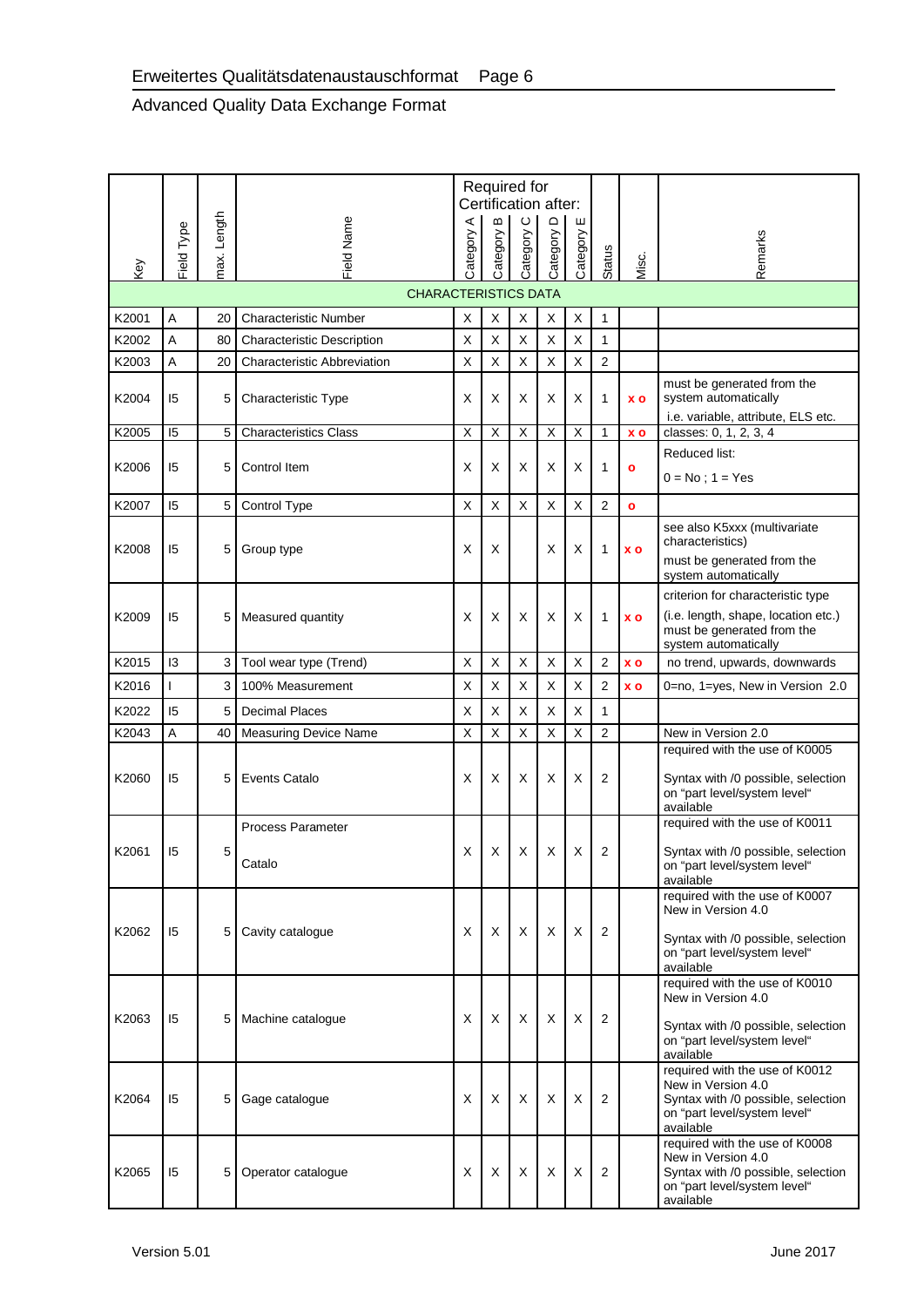|       |              |             |                                  | ⋖        | Required for<br>Certification after:<br>$\bf{m}$ | $\circ$  | $\mathsf \Omega$ | ш        |                |                    |                                                                                                                                                 |
|-------|--------------|-------------|----------------------------------|----------|--------------------------------------------------|----------|------------------|----------|----------------|--------------------|-------------------------------------------------------------------------------------------------------------------------------------------------|
| Key   | Field Type   | max. Length | Field Name                       | Category | Category                                         | Category | Category         | Category | Status         | Misc.              | Remarks                                                                                                                                         |
| K2066 | 15           | 5           | Sub-catalogue K0061              | X        | х                                                | X        | X                | х        | 2              |                    | required with the use of K0061<br>New in Version 4.0<br>Syntax with /0 possible, selection<br>on "part level/system level"<br>available         |
| K2067 | 15           | 5           | Sub-catalogue K0062              | X        | Х                                                | X        | Х                | х        | 2              |                    | required with the use of K0062<br>New in Version 4.0<br>Syntax with /0 possible, selection<br>on "part level/system level"<br>available         |
| K2068 | 15           | 5           | Sub-catalogue K0063              | х        | х                                                | X        | Х                | Х        | 2              |                    | required with the use of K0063<br>New in Version 4.0<br>Syntax with /0 possible, selection<br>on "part level/system level"<br>available         |
| K2092 | A            | 50          | Characteristic text              | Х        | Χ                                                | X        | X                | X        | 2              |                    | New in Version 2.0                                                                                                                              |
| K2093 | A            | 80          | Processing status                | Х        | X                                                | X        | X                | X        | 2              |                    |                                                                                                                                                 |
| K2100 | F            | 22          | Target value                     | X        | Χ                                                | X        | X                | X        | 2              |                    |                                                                                                                                                 |
| K2101 | F            | 22          | Nominal Value                    | х        | X                                                | X        | Х                | Х        | 1              |                    | Only one combination can be<br>shown to the user:<br>K2101 / K2110 / K2111                                                                      |
|       |              |             |                                  |          |                                                  |          |                  |          |                |                    | or                                                                                                                                              |
| K2110 | F            | 22          | Lower Specification Limit        | X        | Χ                                                | X        | X                | X        | $\mathbf{1}$   |                    | K2101 / K2112 / K2113                                                                                                                           |
| K2111 | F            | 22          | <b>Upper Specification Limit</b> | х        | X                                                | X        | X                | X        | 1              |                    | but all 5 fields have to be written<br>into the dataset.                                                                                        |
| K2112 | F            | 22          | Lower Allowance                  | Х        | X                                                | X        | X                | X        | 1              |                    | Plausibility test to each other                                                                                                                 |
| K2113 | F            | 22          | <b>Upper Allowance</b>           | Х        | X                                                | X        | X                | X        | 1              |                    |                                                                                                                                                 |
| K2114 | F            | 22          | Lower Scrap Limit                | Х        | X                                                | X        | X                | X        | 2              |                    |                                                                                                                                                 |
| K2115 | F            | 22          | <b>Upper Scrap Limit</b>         | Х        | X                                                | X        | X                | X        | 2              |                    | Plausibility test                                                                                                                               |
| K2120 | 13           | 3           | Lower Boundary Type              | х        | X                                                | X        | X                | X        | 1              | <b>XO</b>          | natural limit or limit value                                                                                                                    |
| K2121 | 13           | 3           | <b>Upper Boundary Type</b>       | Х        | X                                                | X        | X                | х        | 1              | XO                 | natural limit or limit value                                                                                                                    |
| K2130 | F            | 22          | Lower Plausibility Limit         | Х        | X                                                | X        | X                | X        | $\overline{2}$ |                    |                                                                                                                                                 |
| K2131 | F            | 22          | <b>Upper Plausibility Limit</b>  | Х        | х                                                | Х        | Х                | Х        | 2              |                    | Plausibility test                                                                                                                               |
| K2142 | Α            | 20          | Unit                             | X        | X                                                | $\times$ | X                | X        | 1              |                    | Text                                                                                                                                            |
|       |              |             |                                  |          |                                                  |          |                  |          |                |                    | i.e. type 1, type 2 etc.                                                                                                                        |
| K2202 | 13           | 3           | <b>Evaluation Type</b>           | Χ        | Х                                                | X        | X                | X        | 1              | $\pmb{\mathsf{x}}$ | must be generated from the<br>system automatically based on<br>the selected measurement system<br>analysis study, and the selected<br>settings. |
|       |              |             |                                  |          |                                                  |          |                  |          |                |                    | To be supported in case of a<br>measurement -system -analysis<br>studies only.                                                                  |
| K2205 | 15           | 5           | Number of Parts                  | X        | X                                                | X        | X                | X        | 1              |                    | must be generated from the<br>system automatically based on<br>the selected measurement system<br>analysis study, and the selected<br>settings. |
|       |              |             |                                  |          |                                                  |          |                  |          |                |                    | To be supported in case of a<br>measurement -system -analysis<br>studies only.                                                                  |
|       | Version 5.01 |             |                                  |          |                                                  |          |                  |          |                |                    | June 2017                                                                                                                                       |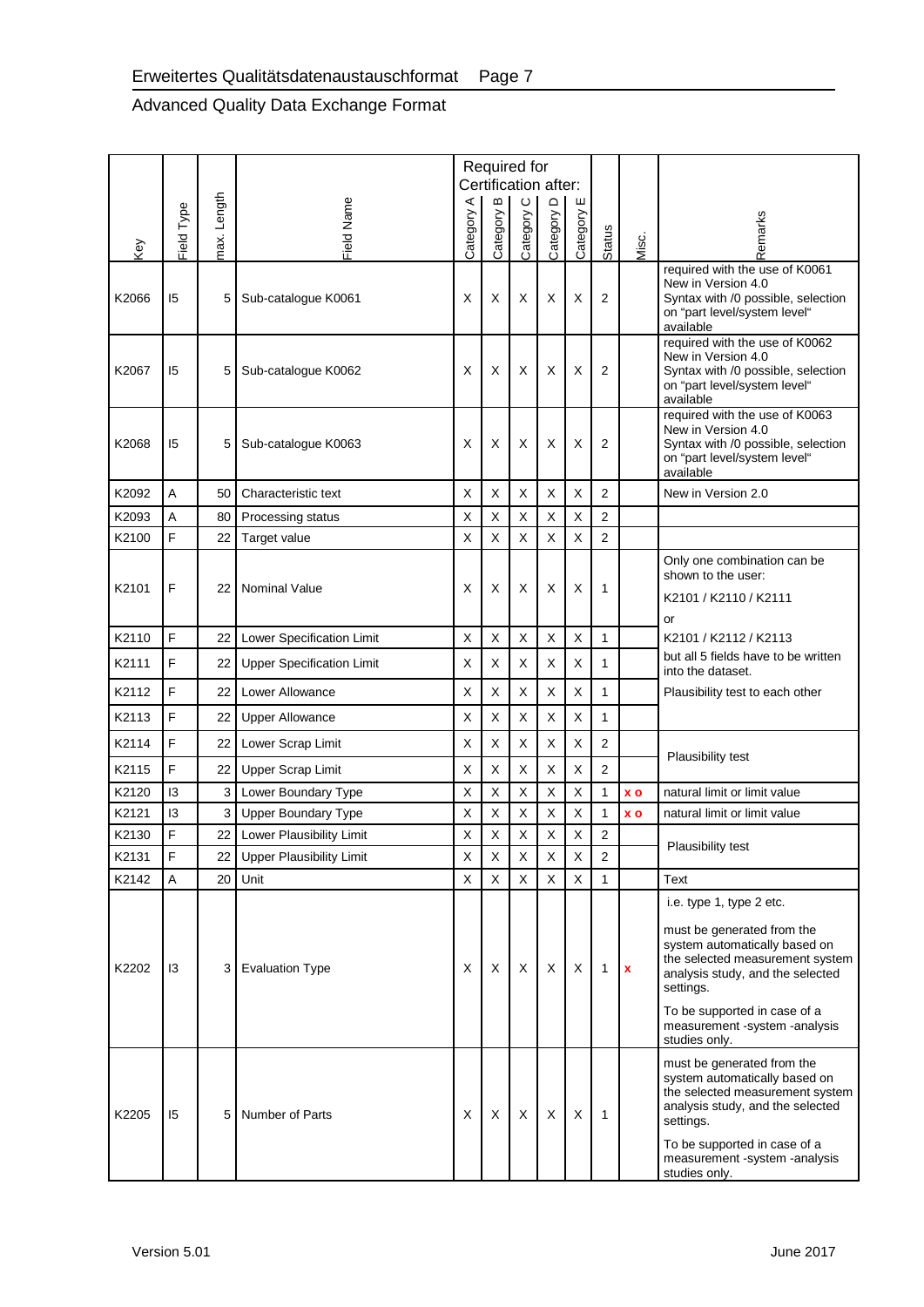|       |              |             |                                       |          | Required for<br>Certification after: |                |                  |                |                         |       |                                                                                                                                                                                                                                 |
|-------|--------------|-------------|---------------------------------------|----------|--------------------------------------|----------------|------------------|----------------|-------------------------|-------|---------------------------------------------------------------------------------------------------------------------------------------------------------------------------------------------------------------------------------|
|       |              |             |                                       | ⋖        | $\bf{m}$                             | $\circ$        | $\mathsf \Omega$ | ш              |                         |       |                                                                                                                                                                                                                                 |
| Key   | Field Type   | max. Length | <b>Field Name</b>                     | Category | Category                             | Category       | Category I       | Category       | Status                  | Misc. | Remarks                                                                                                                                                                                                                         |
| K2211 | Α            | 40          | <b>Master Number</b>                  | X        | Х                                    | X              | X                | X              | 1                       |       | To be supported in case of a<br>measurement -system -analysis                                                                                                                                                                   |
| K2212 | Α            | 40          | <b>Master Description</b>             | X        | X                                    | X              | X                | X              | 1                       |       | studies only<br>To be supported in case of a<br>measurement -system -analysis                                                                                                                                                   |
|       |              |             |                                       |          |                                      |                |                  |                |                         |       | studies only<br>To be supported in case of a                                                                                                                                                                                    |
| K2213 | F            | 22          | Standard actual value                 | х        | х                                    | X              | X                | х              | 1                       |       | measurement -system -analysis<br>studies only                                                                                                                                                                                   |
| K2220 | 15           | 5           | Number of Operators                   | X        | Х                                    | X              | X                | X              | 1                       |       | must be generated from the<br>system automatically based on<br>the selected measurement system<br>analysis study, and the selected<br>settings. To be supported in case<br>of a measurement -system -<br>analysis studies only. |
| K2221 | 15           |             | No. of Trials                         | X        | х                                    | X              | X                | X              | 1                       |       | must be generated from the<br>system automatically based on<br>the selected measurement system<br>analysis study, and the selected<br>settings. To be supported in case<br>of a measurement -system -<br>analysis studies only. |
| K2222 | 15           | 5           | Number of reference measurements      | X        | X                                    | X              | X                | X              | 1                       |       | must be generated from the<br>system automatically based on<br>the selected measurement system<br>analysis study, and the selected<br>settings. To be supported in case<br>of a measurement -system -<br>analysis studies only. |
| K2281 | A            | 40          | <b>Calibration Part Number middle</b> | Χ        | X                                    | $\overline{X}$ | X                | $\overline{X}$ | $\overline{\mathbf{c}}$ |       | New in Version 2.0                                                                                                                                                                                                              |
| K2301 | Α            | 20          | Machine number                        | X        | X                                    | X              | X                | X              | $\overline{2}$          |       |                                                                                                                                                                                                                                 |
| K2302 | Α            | 40          | <b>Machine Description</b>            | х        | х                                    | Х              | Х                | х              | 2                       |       |                                                                                                                                                                                                                                 |
| K2303 | Α            | 40          | Department/Cost centre                | Х        | Χ                                    | X              | $\sf X$          | Χ              | 2                       |       |                                                                                                                                                                                                                                 |
| K2311 | Α            | 20          | Production Type (Operation)           | X        | X                                    | X              | X                | X              | 2                       |       |                                                                                                                                                                                                                                 |
| K2312 | Α            | 40          | Production Type Description           | х        | Χ                                    | X              | X                | X              | 2                       |       |                                                                                                                                                                                                                                 |
| K2320 | A            | 20          | <b>Contract Number</b>                | X        | X                                    | X              | X                | X              | $\overline{2}$          |       | New in Version 2.0                                                                                                                                                                                                              |
| K2401 | A            | 40          | Gage Number                           | х        | X                                    | X              | X                | X              | 2                       |       |                                                                                                                                                                                                                                 |
| K2402 | Α            | 40          | Gage Description                      | Х        | X                                    | X              | X                | X              | 2                       |       |                                                                                                                                                                                                                                 |
| K2403 | A            | 20          | Gage Group                            | X        | X                                    | X              | X                | Χ              | 2                       |       | New in Version 2.0                                                                                                                                                                                                              |
| K2404 | F            | 22          | <b>Gage Resolution</b>                | X        | Χ                                    | X              | X                | Χ              | 1                       |       |                                                                                                                                                                                                                                 |
| K2406 | Α            | 40          | Gage Manufacturer                     | Х        | Χ                                    | X              | X                | X              | 2                       |       |                                                                                                                                                                                                                                 |
| K2407 | A            | 20          | SPC device number                     | Х        | X                                    | X              | X                | Χ              | 2                       |       |                                                                                                                                                                                                                                 |
| K2408 | A            | 40          | SPC device manufacturer               | X        | Χ                                    | X              | X                | X              | 2                       |       |                                                                                                                                                                                                                                 |
| K2409 | A            | 20          | SPC device type                       | X        | Χ                                    | X              | X                | Χ              | 2                       |       |                                                                                                                                                                                                                                 |
| K2410 | Α            | 40          | <b>Test Location</b>                  | Х        | Χ                                    | X              | X                | X              | 2                       |       |                                                                                                                                                                                                                                 |
| K2411 | A            | 40          | <b>Test Begin</b>                     | Х        | Χ                                    | X              | X                | Χ              | 2                       |       |                                                                                                                                                                                                                                 |
| K2415 | Α            | 20          | Gage serial number                    | Х        | Χ                                    | X              | X                | Χ              | 2                       |       | New in Version 2.0                                                                                                                                                                                                              |
| K2440 | A            | 40          | <b>Assembly Component</b>             | х        | Χ                                    | Х              | X                | Х              | 2                       |       | New in Version 2.0                                                                                                                                                                                                              |
| K2505 | A            | 20          | View description                      | Х        | Χ                                    | X              | $\mathsf X$      | Χ              | 2                       |       | New in Version 2.0                                                                                                                                                                                                              |
| K2506 | $\mathbf{I}$ | 3           | Sheet number                          | X        | Χ                                    | X              | X                | X              | 2                       |       | New in Version 2.0                                                                                                                                                                                                              |
| K2630 | F            | 22          | Calibration uncertainty               | Х        | Χ                                    | X              | X                | X              | 1                       |       |                                                                                                                                                                                                                                 |
| K2900 | A            | 255         | Remark                                | Х        | Χ                                    | X              | X                | X              | 1                       |       |                                                                                                                                                                                                                                 |
|       | Version 5.01 |             |                                       |          |                                      |                |                  |                |                         |       | June 2017                                                                                                                                                                                                                       |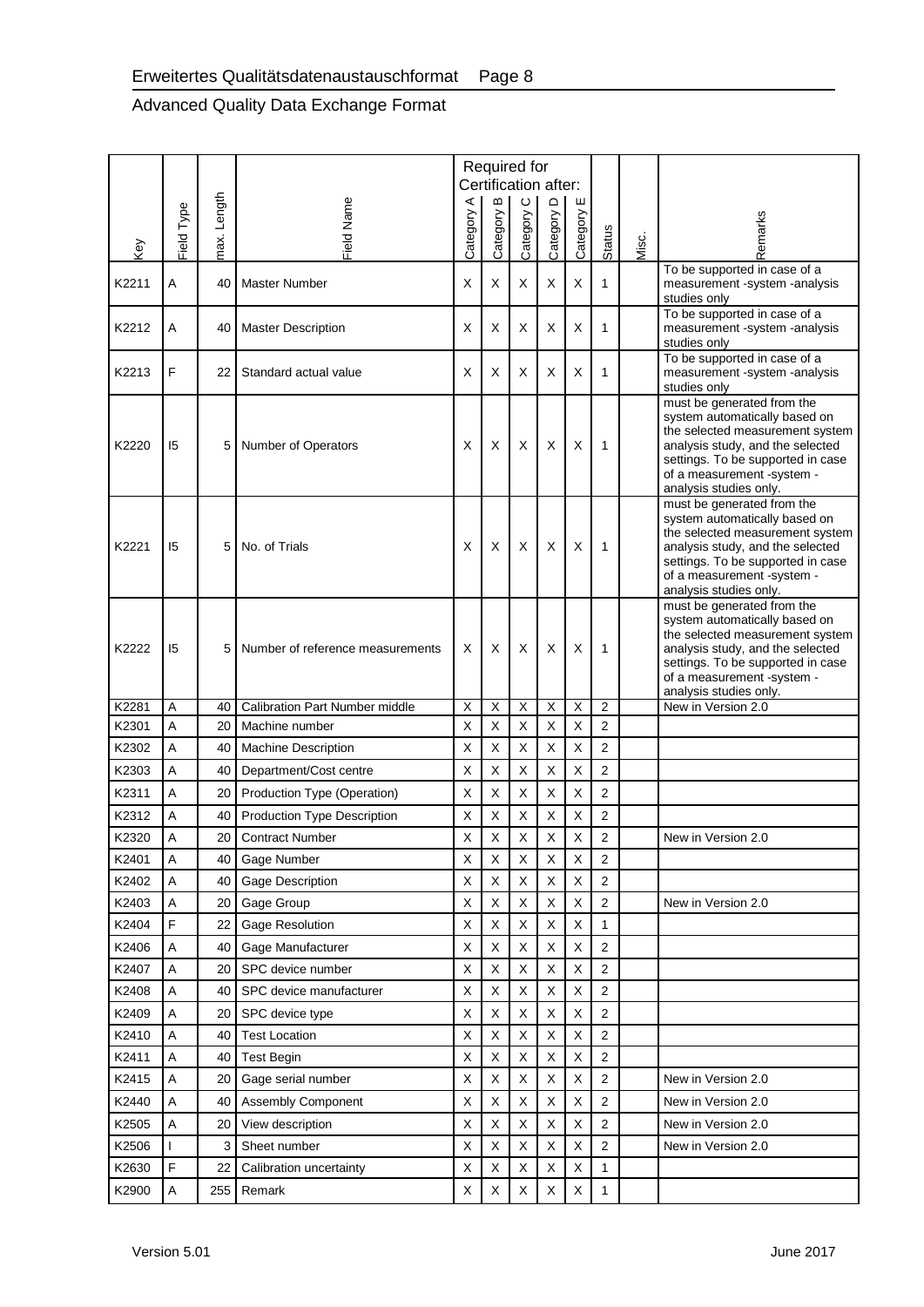<span id="page-16-0"></span>

| Key   | Field Type                | max. Length    | Field Name                                        | Category A | Required for<br>Certification after:<br>Б<br>Category | $\circ$<br>Category | Category D | ш<br>Category | Status         | Misc.        | Remarks                                                                                                                                                                                                                                                                     |
|-------|---------------------------|----------------|---------------------------------------------------|------------|-------------------------------------------------------|---------------------|------------|---------------|----------------|--------------|-----------------------------------------------------------------------------------------------------------------------------------------------------------------------------------------------------------------------------------------------------------------------------|
|       |                           |                | STRUCTURE INFORMATIONEN                           |            |                                                       |                     |            |               |                |              |                                                                                                                                                                                                                                                                             |
| K2030 | Α                         | 30             | Group number (Text)                               | X          | X                                                     |                     |            | X             | 1              |              | must be generated from the<br>system automatically<br>or K5xxx                                                                                                                                                                                                              |
| K2031 | Α                         | 80             | Group description                                 | х          | X                                                     |                     |            | X             | 1              |              | must be generated from the<br>system automatically<br>or K5xxx                                                                                                                                                                                                              |
| K5102 | 15                        | 5              | Characteristic as part of a group                 | X          | X                                                     |                     |            | X             | 1              | x            | must be generated from the<br>system automatically<br>or K2030/K2031                                                                                                                                                                                                        |
| K5103 | 15                        | 5              | Group as part of a group                          | X          | X                                                     |                     |            | X             | 1              | $\mathbf{x}$ | must be generated from the<br>system automatically<br>or K2030/K2031                                                                                                                                                                                                        |
| K5111 | 15                        | 5              | Parts group                                       | X          | Х                                                     |                     |            | Х             | 1              | $\mathbf x$  | must be generated from the<br>system automatically<br>or K2030/K2031                                                                                                                                                                                                        |
| K5112 | 15                        | 5              | Characteristics group                             | х          | Х                                                     |                     |            | Х             | 1              | x            | must be generated from the<br>system automatically<br>or K2030/K2031                                                                                                                                                                                                        |
|       |                           |                |                                                   |            |                                                       |                     |            |               |                |              |                                                                                                                                                                                                                                                                             |
|       |                           |                | <b>QUALITY CONTROL CHARTS</b>                     |            |                                                       |                     |            |               |                |              | The first position of the string                                                                                                                                                                                                                                            |
| K8010 | S                         | $\blacksquare$ | Chart type (location)<br>+ additional attributes  | X          | Х                                                     | X                   | X          | Х             | 2              |              | indicates the respective type of<br>location chart.<br>K8010/1 23 1<br>13 / original value<br>23 / median value<br>33 / average<br>The second position of the string<br>is always 1 since it indicates the<br>estimator of variation.<br>K8010/1 23 1                       |
| K8011 | F                         | 22             | Central position (location)                       | Х          | X                                                     | X                   | X          | X             | 2              |              | The user has to be able to make<br>both entries manually.                                                                                                                                                                                                                   |
| K8012 | F                         |                | 22   lower Control Limit (location)               | X          | X                                                     | X                   | X          | X             | $\overline{2}$ |              | The user has to be able to make<br>both entries manually.                                                                                                                                                                                                                   |
| K8013 | F                         |                | 22 upper Control Limit (location)                 | $\times$   | X                                                     | X                   | X          | X             | 2              |              | The user has to be able to make<br>both entries manually.                                                                                                                                                                                                                   |
| K8110 | S                         |                | Chart Type (variation)<br>+ additional attributes | Х          | X                                                     | X                   | X          | Χ             | 2              |              | The first position of the string<br>indicates the respective type of<br>variation chart.<br>K8110/1 53 1<br>53 / location card<br>63 / variation card<br>The second position of the string<br>is always 1 since it indicates the<br>estimator of variation.<br>K8110/1 53 1 |
|       | Version 5.01<br>June 2017 |                |                                                   |            |                                                       |                     |            |               |                |              |                                                                                                                                                                                                                                                                             |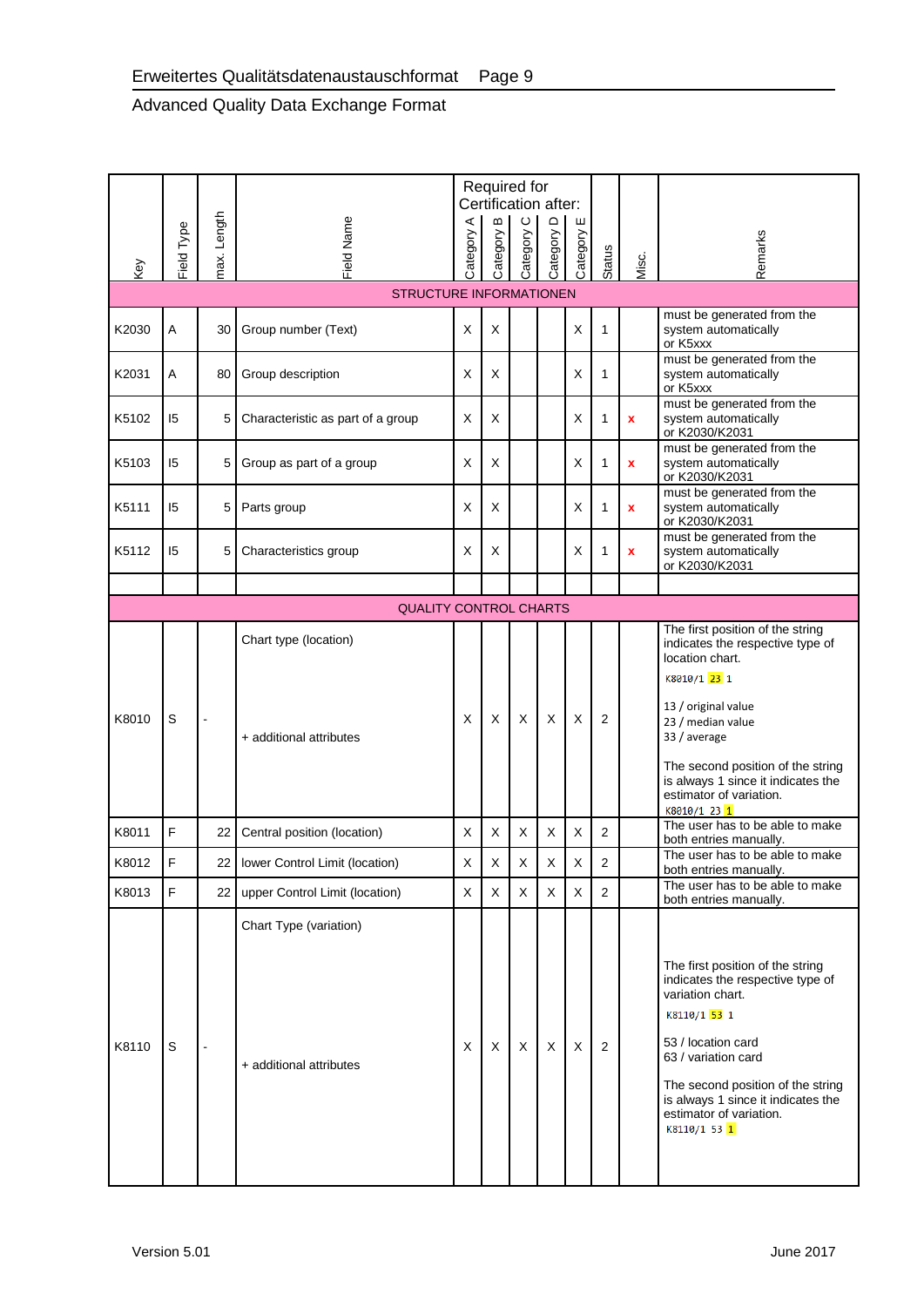<span id="page-17-0"></span>

|                | Field Type   | max. Length                    | Field Name                                      | Category A                 | Category B  | Required for<br>Category C | Certification after:<br>Category D | Category E       |                            |              | Remarks                                                   |
|----------------|--------------|--------------------------------|-------------------------------------------------|----------------------------|-------------|----------------------------|------------------------------------|------------------|----------------------------|--------------|-----------------------------------------------------------|
| Key            |              |                                |                                                 |                            |             |                            |                                    |                  | Status                     | Misc.        |                                                           |
| K8111          | $\mathsf F$  | 22                             | Central Position (variation)                    | $\pmb{\times}$             | $\mathsf X$ | $\mathsf X$                | $\mathsf X$                        | $\mathsf X$      | $\overline{c}$             |              | The user has to be able to make<br>both entries manually. |
| K8112          | $\mathsf F$  | 22                             | lower Control lim. (variation)                  | $\mathsf X$                | $\mathsf X$ | $\sf X$                    | $\mathsf X$                        | $\mathsf X$      | $\mathbf 2$                |              | The user has to be able to make<br>both entries manually. |
| K8113          | $\mathsf F$  | 22                             | upper Control Limit (variation)                 | X                          | $\mathsf X$ | $\mathsf X$                | $\mathsf X$                        | $\mathsf X$      | $\mathbf 2$                |              | The user has to be able to make<br>both entries manually. |
| K8500          | 15           | 5                              | Subgroup size                                   | $\sf X$                    | $\mathsf X$ | $\mathsf X$                | $\mathsf X$                        | $\mathsf X$      | $\mathbf{1}$               |              |                                                           |
| K8501          | 13           | 3                              | Subgroup type                                   | $\mathsf X$                | $\sf X$     | $\mathsf X$                | $\boldsymbol{\mathsf{X}}$          | X                | $\mathbf{1}$               | <b>xo</b>    |                                                           |
| K8502          | $\mathsf A$  | 40                             | Subgroup frequency                              | $\mathsf X$                | $\mathsf X$ | $\mathsf X$                | $\sf X$                            | $\mathsf X$      | $\mathbf 2$                |              |                                                           |
| K8503<br>K8504 | 13<br>15     | $\mathbf{3}$<br>5 <sup>1</sup> | Subgroup type (attribute)<br>Subgroup frequency | $\mathsf X$<br>$\mathsf X$ | $\mathsf X$ | $\mathsf X$                | $\mathsf X$<br>$\mathsf X$         | $\mathsf X$<br>X | $\mathbf 2$<br>$\mathbf 2$ | $\mathbf{o}$ | with attribute tests only                                 |
|                | Version 5.01 |                                |                                                 |                            |             |                            |                                    |                  |                            |              | <b>June 2017</b>                                          |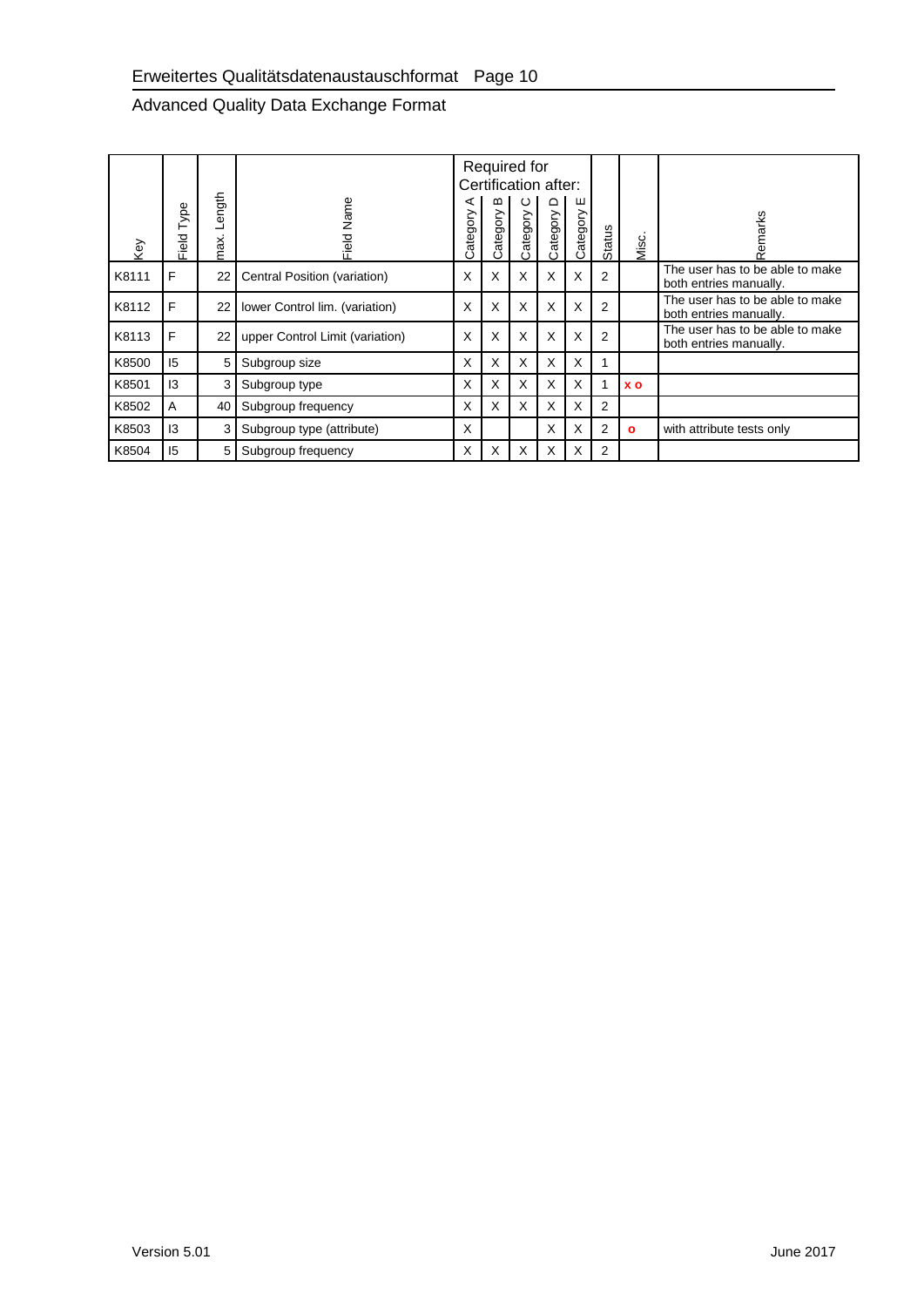| Field type                     |                                                                           |                                                                     | <b>Miscellaneous</b>                                                         |  |  |  |
|--------------------------------|---------------------------------------------------------------------------|---------------------------------------------------------------------|------------------------------------------------------------------------------|--|--|--|
| A                              | alpha-numeric                                                             | x                                                                   | control fields                                                               |  |  |  |
| D                              | date/time format                                                          | o                                                                   | Defined field contents (see documentation "Q-<br>DAS ASCII-Transfer Format") |  |  |  |
| F                              | floating point number                                                     | ĸ                                                                   | catalogue reference / takeover from Q-DAS<br>catalogue                       |  |  |  |
| 13                             | integer (1 Byte)                                                          |                                                                     |                                                                              |  |  |  |
| 15                             | integer (2 Byte)                                                          |                                                                     |                                                                              |  |  |  |
| 110                            | integer (4 Byte)                                                          |                                                                     |                                                                              |  |  |  |
| S                              | special coding                                                            |                                                                     |                                                                              |  |  |  |
| Category                       |                                                                           | <b>Status</b>                                                       |                                                                              |  |  |  |
| Category A<br>Full certificate | Variable and attribute characteristics<br>including positional tolerances | 1                                                                   | Mandatory field for calculated or recorded value                             |  |  |  |
| Category B                     | Variable characteristics including positional<br>tolerances               | 2                                                                   | mandatory field must exist,<br>with possibility to deactivate                |  |  |  |
| Category C                     | Variable characteristics                                                  |                                                                     |                                                                              |  |  |  |
| Category D                     | Attribute characteristics                                                 | If any field is not required because of its allocation to a certain |                                                                              |  |  |  |
| Category E                     | Header data                                                               | category, this field must not be supported.                         |                                                                              |  |  |  |

**The website of Q-DAS GmbH [\(www.q-das.de/en/service/certification/advanced-quality](http://www.q-das.de/en/service/certification/advanced-quality-data-exchange-format-aqdef/)[data-exchange-format-aqdef/\)](http://www.q-das.de/en/service/certification/advanced-quality-data-exchange-format-aqdef/) provides you with all documents of the work group and further information about certification.**

**The Q-DAS ASCII transfer format manual and a categorised list of required K-fields (AQDEF K-field list) are available on this website.**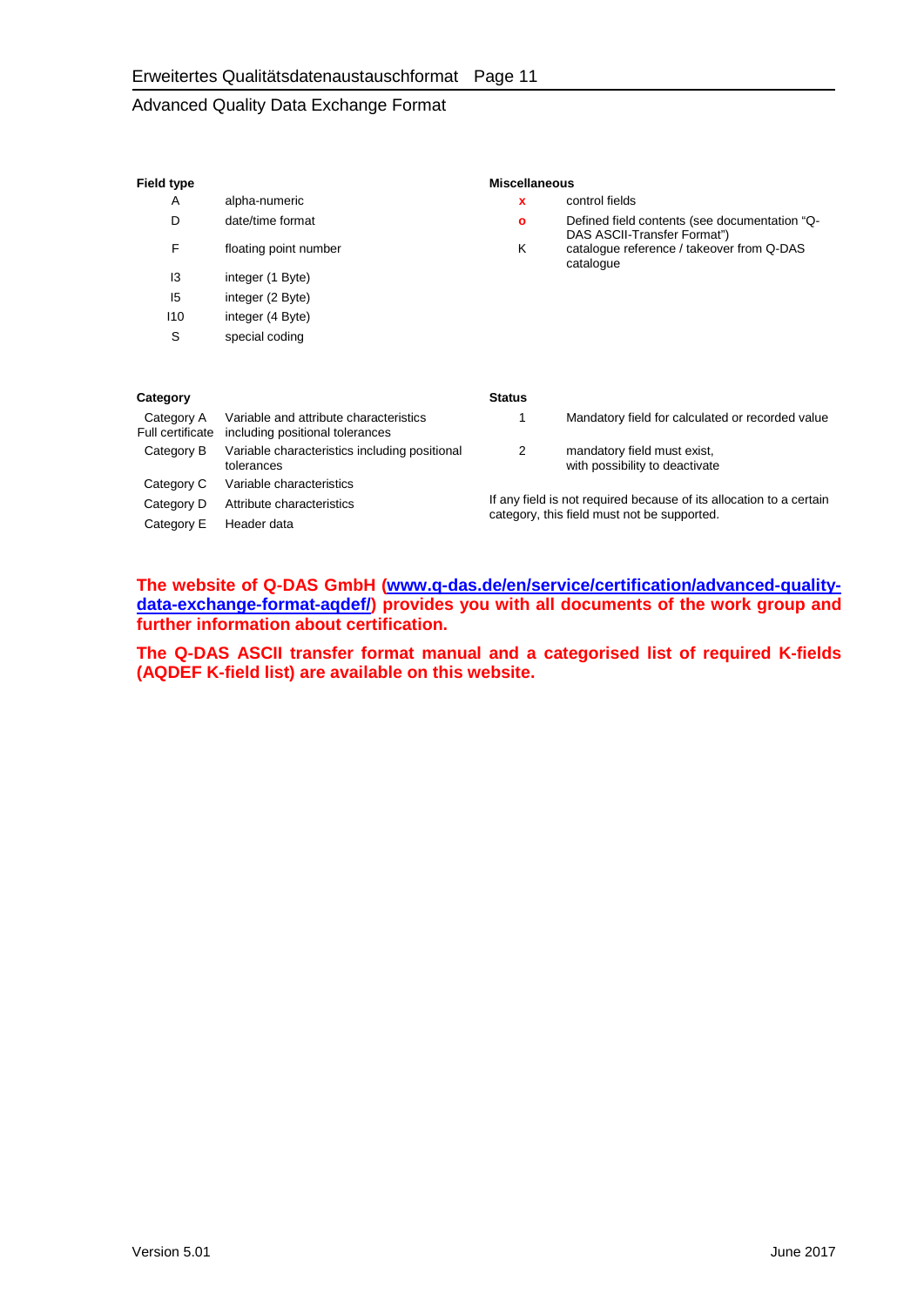# <span id="page-19-3"></span>**3 Applications**

The support of the different applications for machine and process qualification as well as inspection process capability requires the consideration of specific field contents and field relations. The background to the applications may be found in the corresponding guidelines of the companies participating in the work group.

Depending on the application, – e.g. pre-run study (machine capability), process capability, SPC, gage and measurement process acceptance - it must be possible to set default target directories and naming conventions for the created ASCII files (also see user specification [http://www.q-das.de/en/service/certification/advanced-quality-data-exchange-format-aqdef/\)](http://www.q-das.de/en/service/certification/advanced-quality-data-exchange-format-aqdef/).

The following applications must be taken into account for the quality data exchange format<br>
"Q-DAS® ASCII Transfer Format" manual at www.q-("Q-DAS<sup>®</sup> ASCII Transfer Format" manual at <u>www.q-</u> [das.de/en/service/certification/certification/advanced-quality-data-exchange-format-aqdef/\)](http://www.q-das.de/en/service/certification/certification/advanced-quality-data-exchange-format-aqdef/):

## <span id="page-19-1"></span>**3.1 Machine and process qualification**

<span id="page-19-0"></span>Depending on category the following requirements must be met:

- variable characteristics with the
	- o unilateral / bilateral limited characteristics
	- o fixed / moving subgroup size
- positional tolerances
- Quality Control Chart (must be written at files of the process capability / SPC)
	- discrete characteristics (binary characteristics / good or bad)

Pre-run study files / Sample Analysis:

Files for pre-run studies and machine capability study do not deviate in content and K-field scope from files for process capability and SPC, but only in the number of measurements (see chapter [3.3\)](#page-20-4) and the storage location.

- <span id="page-19-2"></span>• pre-run study (1-part/5-parts)
- cold start test
- tool change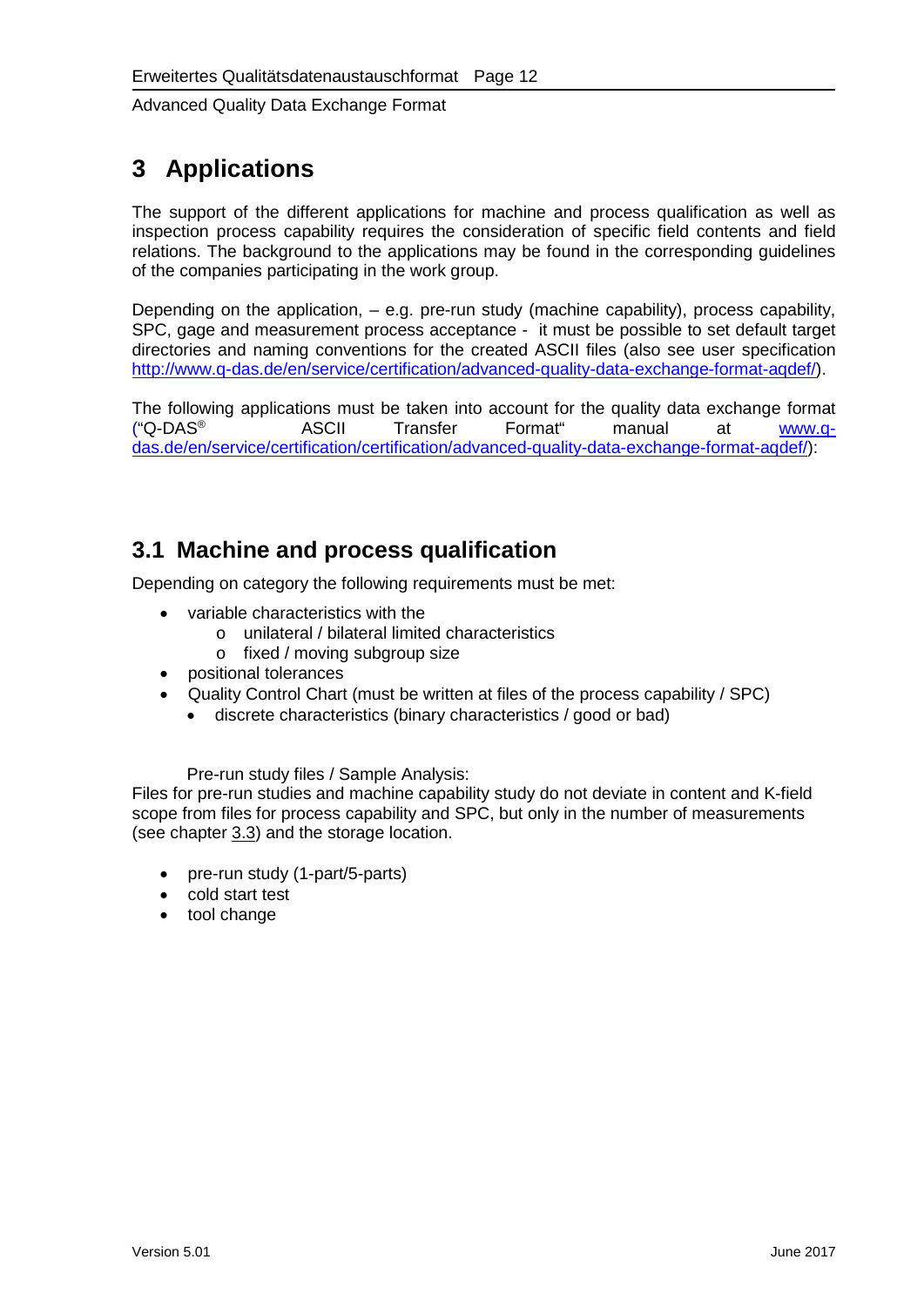## <span id="page-20-1"></span>**3.2 Gauge capability / inspection process capability**

<span id="page-20-2"></span>Depending on category the following studies must be supported:

- Type 1 Study
- Type 2 Study
- Type 3 Study
- GM Type 1A Study (only for fastening and assembly processes)

You do not have to realise the different writing modes for the capability of measurement and test processes. It is required to realise only one notation (dfq or dfd/dfx pair, one file per study).

<span id="page-20-0"></span>In case of procedures where reference measurements are available (e.g. Type 2 or Type 3 study), an input mask for the reference values of each generated characteristic must be available to the user.

## <span id="page-20-4"></span>**3.3 Categories**

Depending on the respective application, sometimes it is neither sensible nor possible for the interface to support all data fields. For this reason the categories below were created:

<span id="page-20-3"></span>

| Category A<br><b>Full certificate</b> | Variable and attribute characteristics<br>including positional tolerances |
|---------------------------------------|---------------------------------------------------------------------------|
| Category B                            | Variable characteristics including positional tolerances                  |
| Category C                            | Variable characteristics                                                  |
| Category D                            | Discrete characteristics (only discrete characteristics, no ELS)          |
| Category E                            | Header data                                                               |
| Category Q                            | see chapter 4.9 (deleted)                                                 |

*Please consider that category [Q] has been deleted from the AQDEF specification since version V5.0. Certificates that have already been issued for the removed AQDEF category remain valid.*

## <span id="page-20-5"></span>**3.4 Writing file modes**

The following writing modes must be supported:

- \*.DFQ (one file per job, time unit, study or similar)
- \*.DFQ (one file per measurement)
- \*.DFD/\*.DFX (one file per job, time unit, study or similar)
- \*.DFD/\*.DFX (one file per measurement)
- \*.DFD/\*.DFX (count up mode)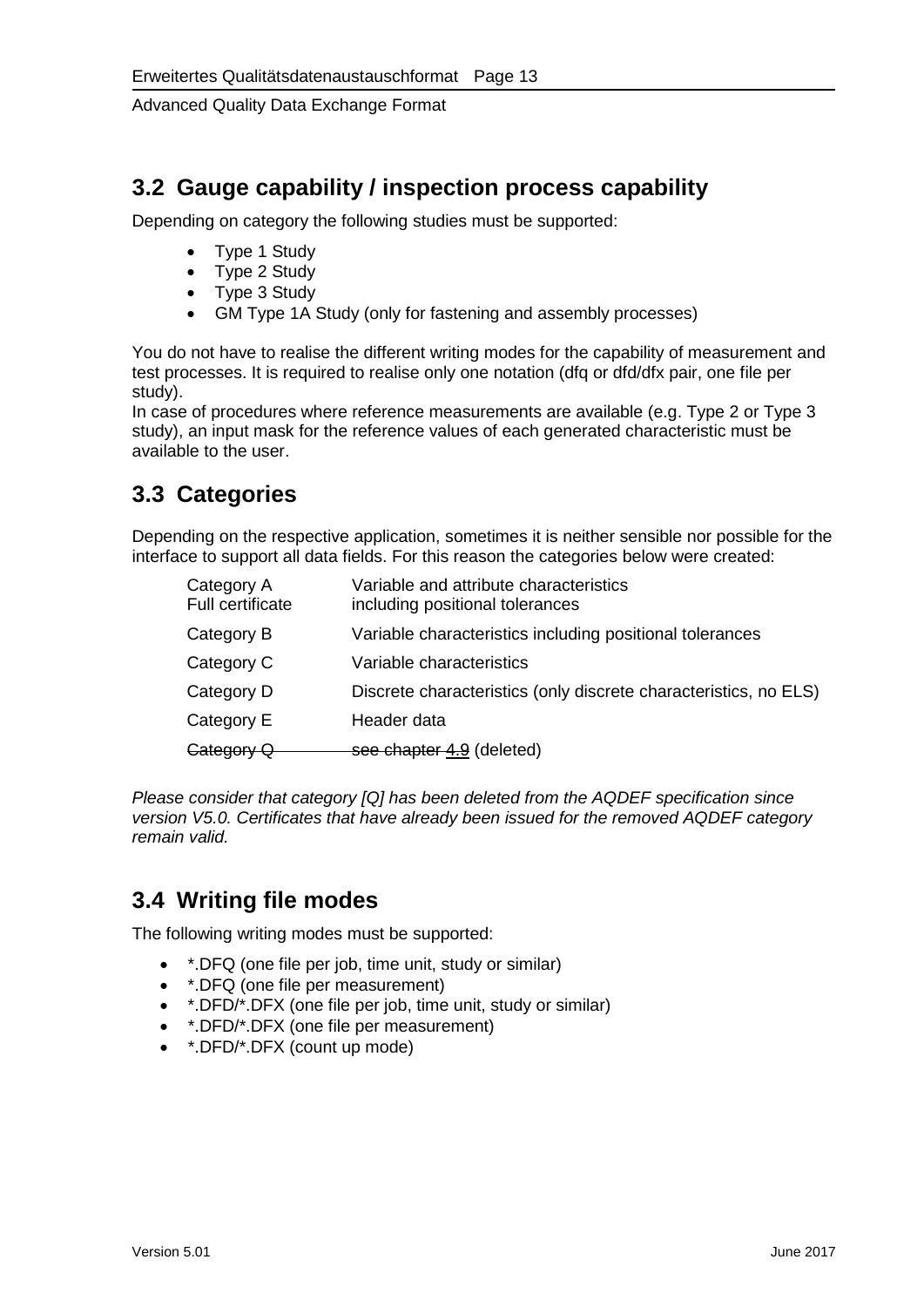## <span id="page-21-2"></span>**4 Certification of the quality data exchange format**

All suppliers of computer supported measurement and inspection systems (hereafter called "Suppliers") must understand the described data format and support it in the specified scope. Every supplier of such facilities must be able to show a certification of the data format according to the specifications of the customer. It is the responsibility of every supplier to contact Q-DAS® directly for this certification. The supplier decides which category will be applied for his certification.

Q-DAS® provides additional information material to all parties interested in the AQDEF data format certification. This includes, besides a general description, the current price list with a list of services included in every certification package.

### <span id="page-21-3"></span>**4.1 Consultation service**

If further consultation service should be required, Q-DAS® offers special workshops on this topic. The AQDEF data format will be discussed in detail and possible customer specific problems and requirements will be discussed.

## <span id="page-21-4"></span>**4.2 Certification documents**

After receipt of an order, Q-DAS<sup>®</sup> will send out the certification documents. You will receive a demo version for your own tests as well as a list for recording the K fields supported by the export interface. The demo version includes test examples as well as sample form sheets for test purposes. All modalities are detailed once more in a framework contract to be concluded between Q-DAS<sup>®</sup> as certification authority and the supplier.

## <span id="page-21-0"></span>**4.3 Realisation of the export interface**

The software technical realisation of the export interface will be carried out by the supplier. The following points must be taken into consideration:

- All the required data fields (K fields) must be supported by the export interface. For additional data recording. The measuring software must be expanded by the corresponding data recording screen masks. This applies especially to additional data, like for example machine or cavity numbers which may vary from measurement to measurement.
- The certified supplier of the writing system does not specify the intended AQDEF category (chapter 3.3.) However, the AQDEF category is defined together with the certified supplier of the writing system.
- Users must be able to define the characteristic in the user interface. They select the measured values to be written as a test characteristic in the Q-DAS file. The customer defines test characteristics.
- <span id="page-21-1"></span>• For later selection and evaluation of the recorded data it is important to use standardised field records and reduce free text to a minimum. For this reason, some K fields use references to records in a catalogue file exclusively. This is why the Q-DAS catalogue file must be integrated into the measurement software and linked to the input fields there. (see chapter 4.10)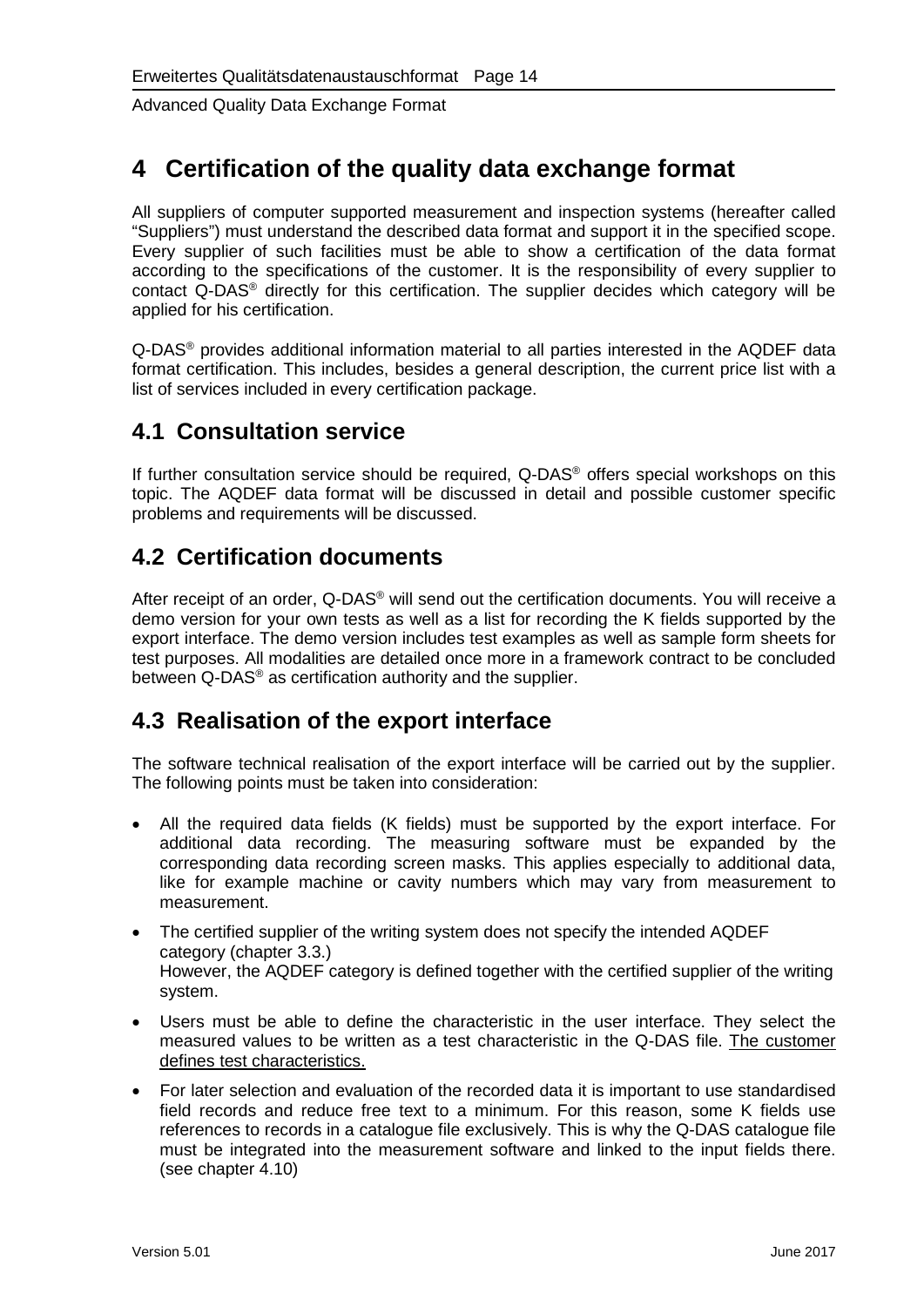<span id="page-22-0"></span>You may select/specify available catalogue entries and sub-catalogue entries already on the part or system level in the measuring software.

The advantage is that you do not have to assign a catalogue or sub-catalogue to each characteristic.

When you specify a sub-catalogue on the part or characteristic level, only the respective subset of entries (e.g. machine/operator/result) is provided.

However, it is important that the respective catalogue entry (consecutive number) is written in the value string.

#### Example based on a catalogue/sub-catalogue for a machine catalogue

The main catalogue "machine catalogue/K4060" includes a total of 10 entries:<br>
x4066/0 waschinenkatalog<br>
x4063/1 w1<br>
x4063/2 w2<br>
x4063/2 w2<br>
x4063/2 w2<br>
x4063/2 w2<br>
x4063/3 w3<br>
x4063/4 w4<br>
x4063/4 w4<br>
x4063/5 w5<br>
x4063/5 w  $k4061/1$  1<br> $k4061/1$  3<br> $k4061/1$  5 k4066/2 Maschine\_sub\_2<br>K4066/2 Maschine\_sub\_2<br>K4061/2 9<br>K4061/2 10

You specified two sub-catalogues only containing a certain subset of all available catalogue entries.

| K4060/0 Maschinenkatalog               |
|----------------------------------------|
| K4062/1 001                            |
| K4063/1 M1                             |
| K4062/2 002                            |
| K4063/2 M2                             |
| к4062/3 003                            |
| K4063/3 M3                             |
| K4062/4 004                            |
| K4063/4 M4                             |
| K4062/5 005                            |
| K4063/5 M5                             |
| K4062/6 006                            |
| к4063/6 м6                             |
| K4062/7 007                            |
| K4063/7 M7                             |
| K4062/8 008                            |
| K4063/8 M8                             |
| к4062/9 009                            |
| К4063/9 М9                             |
| K4062/10 010                           |
| K4063/10 M10                           |
| K4060/1 Maschine_Sub_1<br>K4061/1<br>1 |
| K4061/1 3                              |
| $K4061/1$ 5                            |
| K4060/2 Maschine_Sub_2                 |
| K4061/27                               |
| K4061/2<br>9                           |
| K4061/2<br>10                          |
|                                        |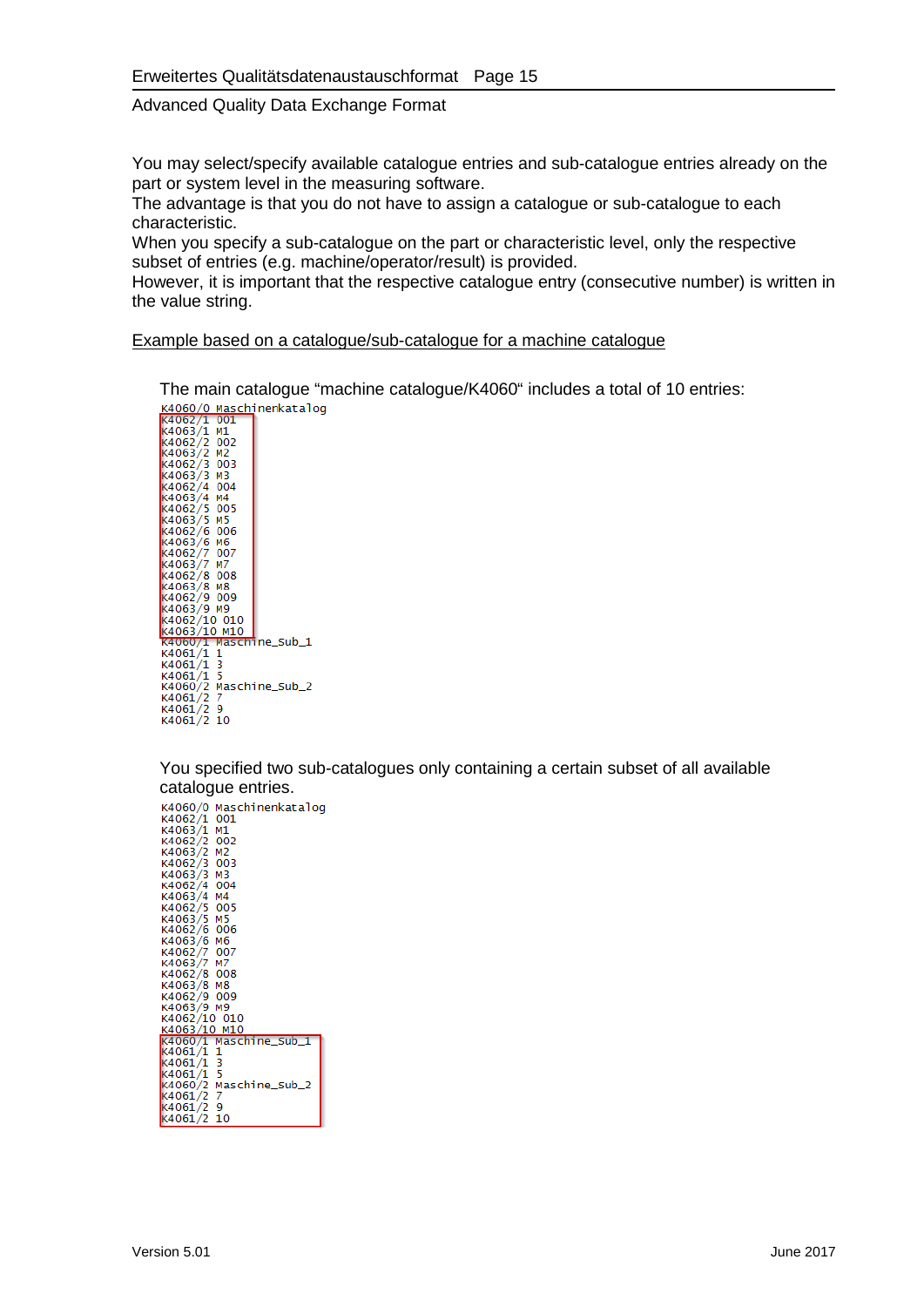- In order to avoid as many formal errors as possible in the data format from the beginning, the minimum that must be verified is the compliance with the field types and the maximum field length.
- On top of that, plausibility tests must be carried out during data input and incorrect entries must be intercepted.
- <span id="page-23-0"></span>• In case of positional tolerances, axes have to be provided by default in order to calculate true position values. When you output e.g. maximum material condition / best-fit move groups, you always have to provide raw values / original measured values / coordinates written to a separate characteristic. You may still output the already offset true position value / characteristic in case of

maximum material conditions / best-fit moves. However, you need a separate characteristic in order not to change raw values / original measured values / coordinates. You have to provide this type of output to the customer as an option.

### <span id="page-23-1"></span>**4.4 Create example data sets**

The certification of the export interface is based mainly on the verification of sample files for conformity with the specifications of the AQDEF format. Because, depending on the individual application, different data fields and data field relations are relevant, several fields must be created and made available depending on the scope of the certification.

- one file per application scenario (see chapter [3\)](#page-19-3), or alternatively, a file with characteristics of all the supported characteristics types (K2004)
- one file per supported group type (K2008), or alternatively, a file with characteristics from different group types
- one file with several characteristics per evaluation type (K2202) in Gage Capability
- application examples for different measurement value attributes (K0002) (behaviour in case of incomplete measuring cycles (attribute 255))
- examples of measurements with several events (K0005) and process parameters (K0011)
- examples of the required write file modes (Chapter [3.4\)](#page-20-5)

## <span id="page-23-2"></span>**4.5 Return of the certification documents**

After realisation of the export interface, the gage supplier provides sample data sets to Q-DAS<sup>®</sup> and returns the certification documents to Q-DAS<sup>®</sup>:

- sample files per application
- list of supported data fields
- printouts of data input screen masks; documentation of the export interface
- exact description of the interface with version number
- counter-signed frame contract
- information regarding the required AQDEF certification category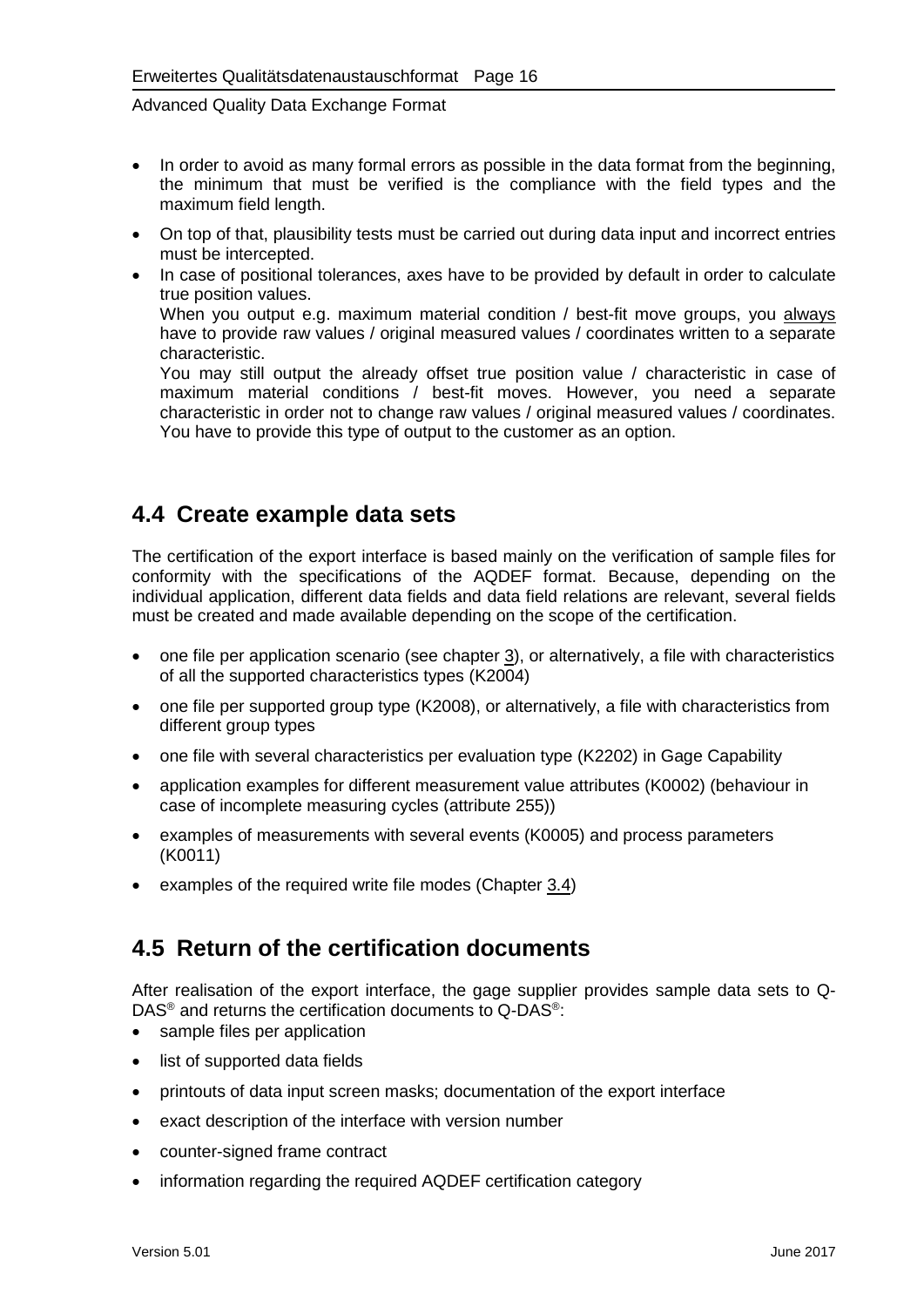## <span id="page-24-0"></span>**4.6 Behaviour verification of the writing systems**

Q-DAS® will verify the following aspects, based on the screen shots provided or on the installed system:

- possibility to record additional data (i.e. varying from measurement to measurement)
- integration and selection possibility of catalogue records (Q-DAS<sup>®</sup> catalogue file)
- identification of faulty data input records (i.e. incorrect field type or field length)
- identification of plausibility problems (i.e. USL < LSL)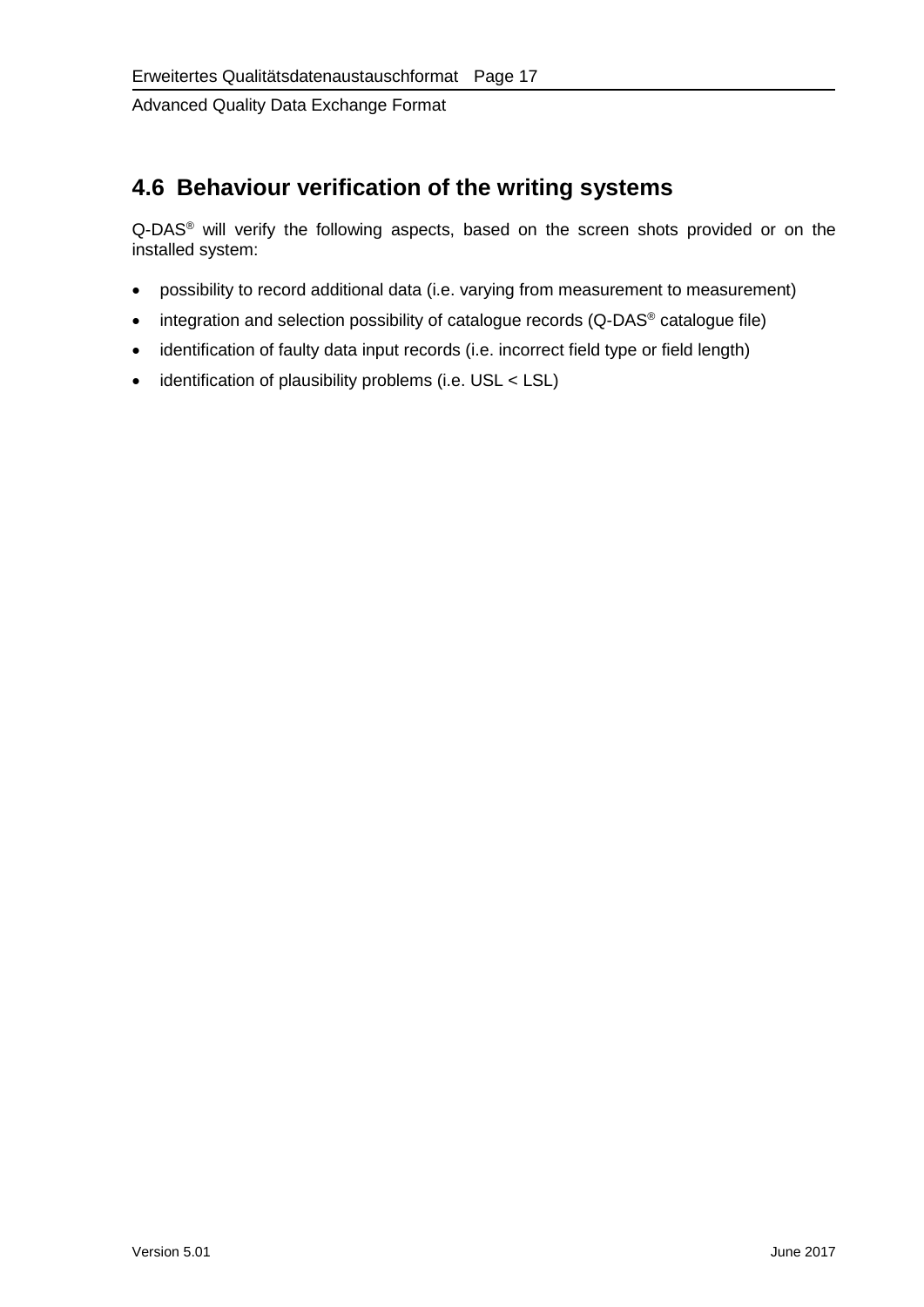#### <span id="page-25-0"></span>**4.7 Verification of contents and syntax of the sample data**

The sample files are then verified for contents (verification of integrity and field relations) as well as for the syntax (diction verification) for the different applications and file write modes:

- K field sequence
- end-of-line identification
- conformity with field types and field length
- additional data and characteristics separators
- additional data sequence
- date / time format
- syntax of events and process parameters
- integrity of the mandatory fields according to the required AQDEF certification category
- plausibility and logic of field sequences or field relations
- printouts with all the supported fields

Not verified is the individual field contents for possible third-party requirements that are not part of the Q-DAS® specifications of the AQDEF format.

If deviations from the AQDEF format specification are found during the verification, then the gage supplier will receive feedback including trouble shooting suggestions. After error correction, Q-DAS® will use new sample data to verify the compliance with the specifications.

## <span id="page-25-1"></span>**4.8 Issuing the AQDEF certificate**

After all the requirements are met, Q-DAS® issues an AQDEF certificate (see appendix) which confirms the conformity of the interface with the requirements described here. The AQDEF certificate shows:

- the category (see appendix)
- the name of the company
- the exact description of the interface
- the version of the AQDEF specification
- the confirmation by Q-DAS<sup>®</sup>

The issued certificates will be published on the Q-DAS<sup>®</sup> website [\(http://www.q](http://www.q-das.de/en/service/certification/certified-companies)[das.de/en/service/certification/certified-companies\)](http://www.q-das.de/en/service/certification/certified-companies). The certificate is valid without time limit for the specific version of the verified interface. In case of a release change or any other changes which can affect the export interface, a renewed proof of conformity must be provided through a repeat certification.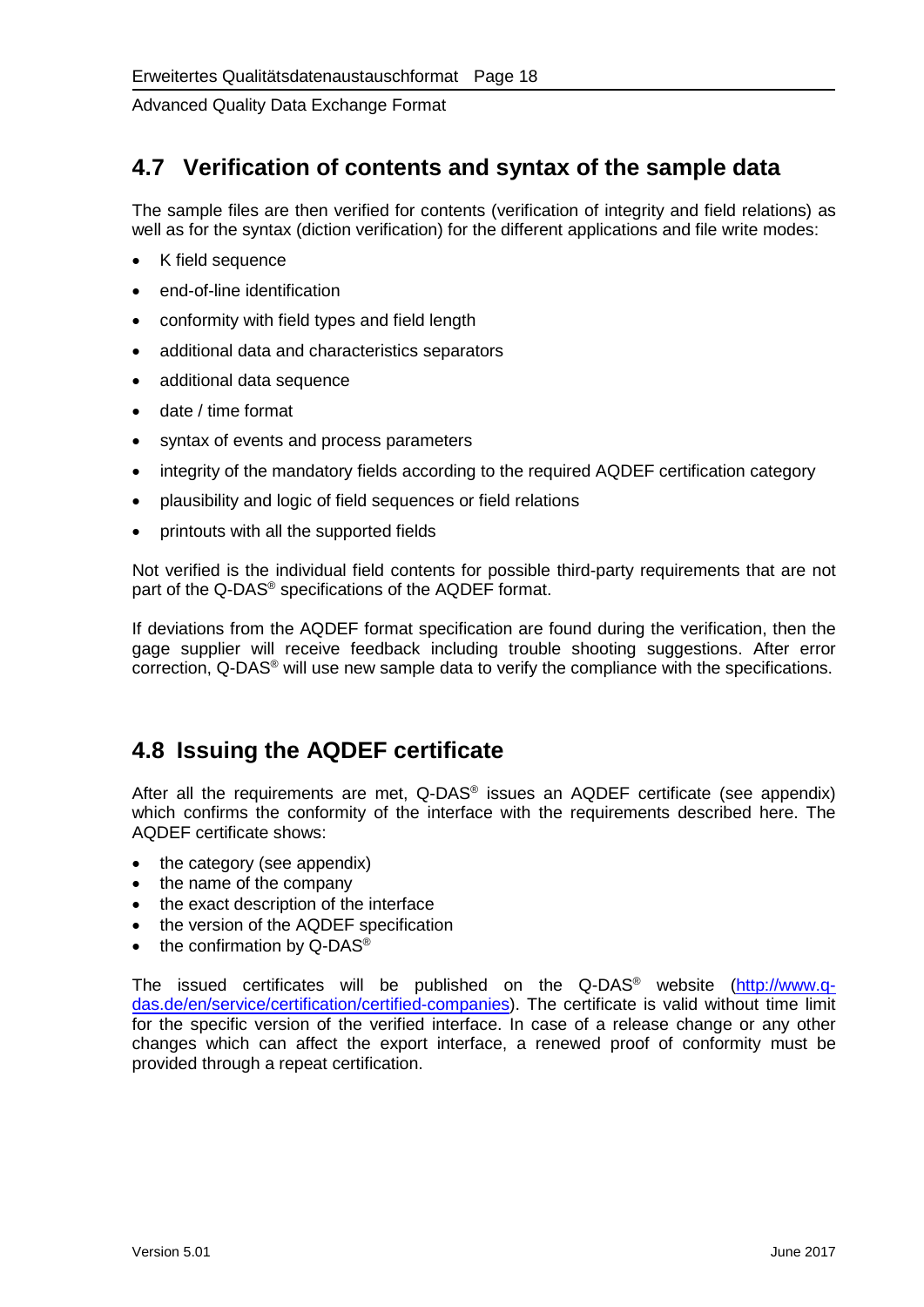# <span id="page-26-0"></span>**4.9 Issuing a certificate relating to Q-DAS® products**

AQDEF category Q was unanimously deleted from the AQDEF specification on 8 March 2017. See categories in <u>chapter 3.3</u> or amendment no. <u>052</u> under changes.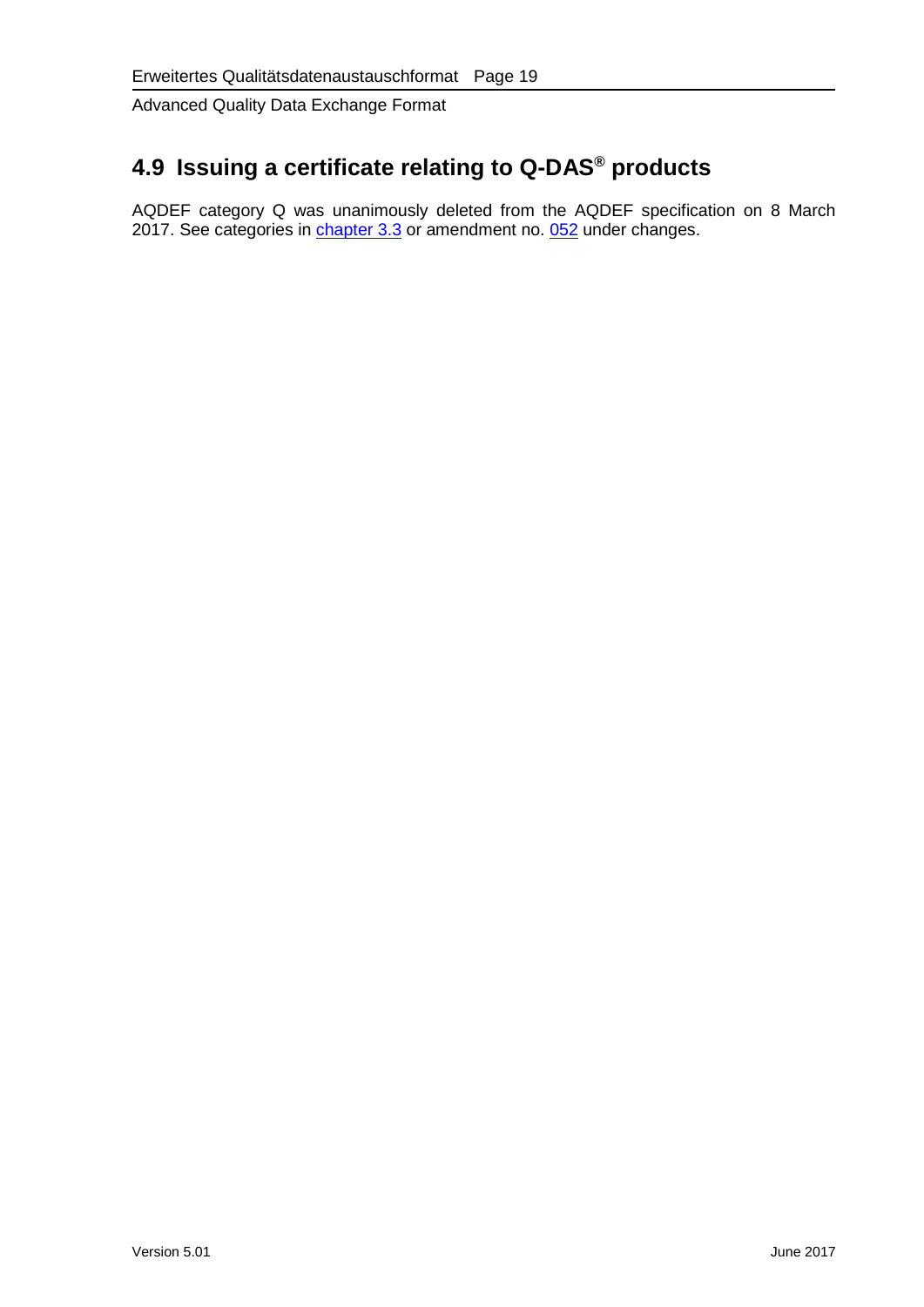# <span id="page-27-0"></span>**4.10 Catalogue columns to be supported**

| <b>Key</b> | <b>Field Name</b>                                                  |        |    | <b>Length Type Remarks</b>                                                                             |
|------------|--------------------------------------------------------------------|--------|----|--------------------------------------------------------------------------------------------------------|
|            |                                                                    |        |    |                                                                                                        |
| K4060      | Machine catalogue (Name of the<br>main-/sub-catalogue)             | [80]   | A  | applies to K-field K0010                                                                               |
| K4061      | Element allocation to the respective sub-<br>catalogue             | [5]    | 15 |                                                                                                        |
| K4062      | Machine number                                                     | [20]   | A  |                                                                                                        |
| K4063      | Machine name                                                       | [80]   | A  |                                                                                                        |
| K4561      | Identification of records which are out of<br>use                  |        |    | $0 = in use,$<br>1=out of use                                                                          |
| K4070      | Gage catalogue (Name of the main-<br>/sub-catalogue)               | [80]   | A  | applies to K-field K0012                                                                               |
| K4071      | Element allocation to the respective sub-<br>catalogue             | [5]    | 15 |                                                                                                        |
| K4072      | Gage number                                                        | [20]   | A  |                                                                                                        |
| K4073      | Gage name                                                          | [80]   | A  |                                                                                                        |
| K4571      | Identification of records which are out of<br>use                  |        |    | $0=$ in use,<br>1=out of use                                                                           |
| K4090      | Operator catalogue (Name of the<br>main-/sub-catalogue)            | [80]   | A  | applies to K-field K0008                                                                               |
| K4091      | Element allocation to the respective sub-<br>catalogue             | [5]    | 15 |                                                                                                        |
| K4092      | Operator name 1                                                    | [20]   | A  |                                                                                                        |
| K4093      | Operator name 2                                                    | [80]   | A  |                                                                                                        |
| K4591      | Identification of records which are out of<br>use                  |        |    | $0=$ in use,<br>1=out of use                                                                           |
| K4220      | Event catalogue (name of main-/ sub-<br>catalogue)                 | [80]   | A  | applies to K-field K0005                                                                               |
| K4221      | Event catalogue element (allocation<br>event <-> sub-catalogue)    | [5]    | I  |                                                                                                        |
| K4222      | Event number                                                       | $20$ ] | Α  |                                                                                                        |
| K4223      | Event text                                                         | [80]   | Α  |                                                                                                        |
| K4721      | Special Identification of records                                  |        |    | $0 = in use$<br>1=obsolete<br>2=Process intervention event<br>3=obsolete process<br>intervention event |
|            |                                                                    |        |    |                                                                                                        |
| K4240      | Process parameter catalogue (name<br>of main-/ sub-catalogue)      | [80]   | A  | applies to K-field K0011                                                                               |
| K4241      | Catalo element (allocation process<br>parameter <-> sub-catalogue) | [5]    | I  |                                                                                                        |
| K4242      | Process parameter number                                           | $[20]$ | A  |                                                                                                        |
| K4243      | Process parameter name                                             | [80]   | A  |                                                                                                        |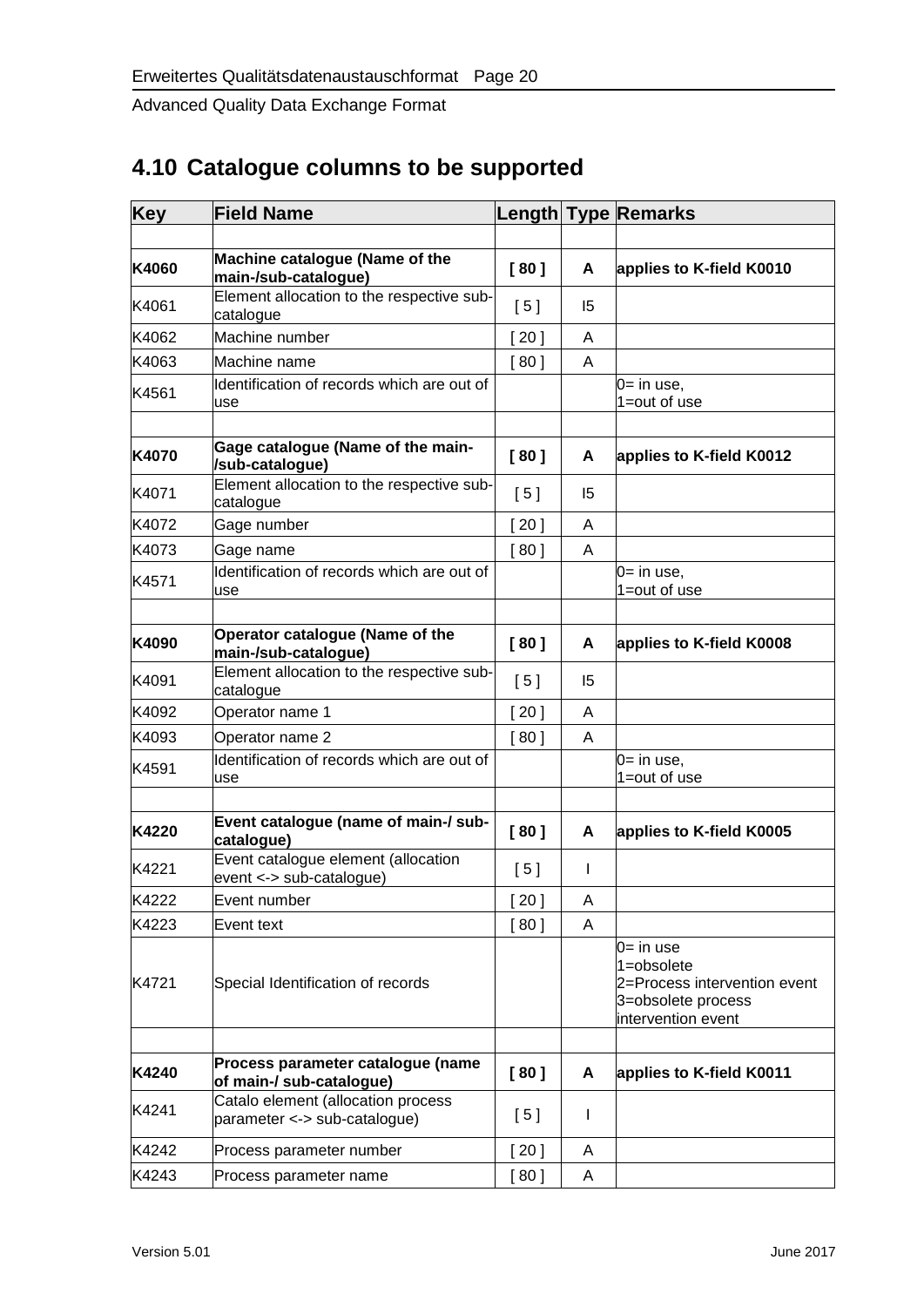| Key   | <b>Field Name</b>                                            | Length |              | <b>Type Remarks</b>                  |
|-------|--------------------------------------------------------------|--------|--------------|--------------------------------------|
| K4244 | Process parameter short text                                 | [20]   | A            |                                      |
| K4245 | Process parameter value - number                             | [20]   | A            |                                      |
| K4246 | Process parameter value - Text                               | [80]   | A            |                                      |
| K4249 | Allocation Process parameter <-><br>Process parameter values | [5]    | Т            |                                      |
| K4741 | Identification of records which are out of<br>use            |        |              | 0= in use,<br>1=out of use           |
|       |                                                              |        |              |                                      |
| K4250 | Cavity catalogue (Name of the main-<br>/sub-catalogue)       | [80]   | A            | applies to K-field K0007             |
| K4251 | Element allocation to the respective sub-<br>catalogue       | [5]    | 15           |                                      |
| K4252 | Cavity number                                                | [20]   | A            |                                      |
| K4253 | Cavity name                                                  | [80]   | A            |                                      |
| K4751 | Identification of records which are out of<br>use            |        |              | $0 = \text{in}$ use,<br>1=out of use |
|       |                                                              |        |              |                                      |
| K4270 | Catalo K0061 (Name of the main-/sub-<br>catalogue)           | [80]   | A            | applies to K-field K0061             |
| K4271 | Element allocation to the respective sub-<br>catalogue       | [5]    | I            |                                      |
| K4272 | K0061 - number                                               | [20]   | A            |                                      |
| K4273 | K0061 - name                                                 | [80]   | A            |                                      |
| K4771 | Identification of records which are out of<br>use            |        |              | $0=$ in use,<br>1=out of use         |
|       |                                                              |        |              |                                      |
| K4280 | Catalo K0062 (Name of the main-/sub-<br>catalogue)           | [80]   | A            | applies to K-field K0062             |
| K4281 | Element allocation to the respective sub-<br>catalogue       | [5]    | I            |                                      |
| K4282 | K0062 - number                                               | [20]   | A            |                                      |
| K4283 | K0062 - name                                                 | [80]   | A            |                                      |
| K4781 | Identification of records which are out of<br>use            |        |              | $0 = \text{in}$ use,<br>1=out of use |
|       |                                                              |        |              |                                      |
| K4290 | Catalo K0063 (Name of the main-/sub-<br>catalogue)           | [80]   | A            | applies to K-field K0063             |
| K4291 | Element allocation to the respective sub-<br>catalogue       | [5]    | $\mathsf{I}$ |                                      |
| K4292 | K0063 - number                                               | [20]   | A            |                                      |
| K4293 | K0063 - name                                                 | [80]   | A            |                                      |
| K4791 | Identification of records which are out of<br>use            |        |              | $0=$ in use,<br>1=out of use         |
|       |                                                              |        |              |                                      |